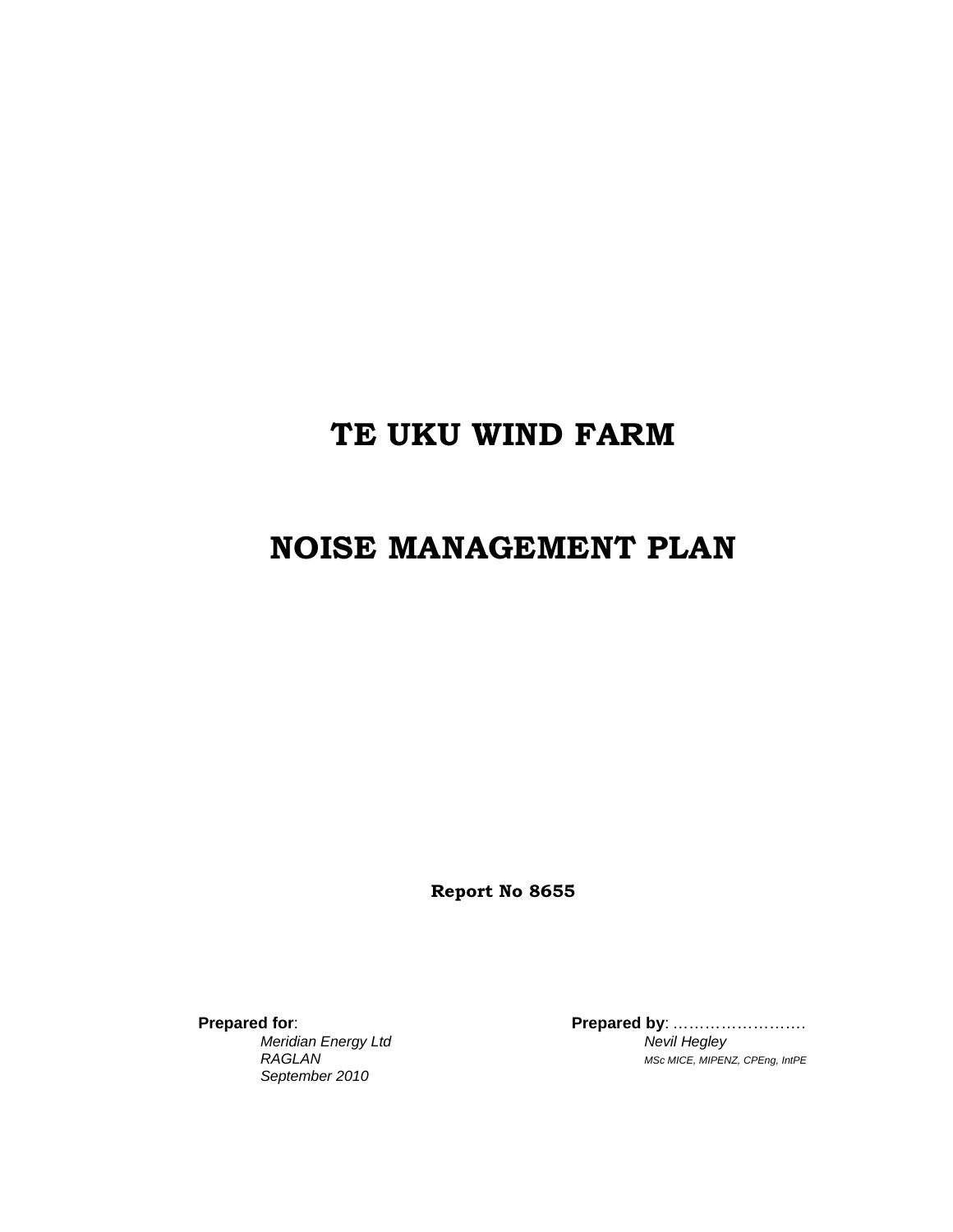# **TABLE OF CONTENTS**

| 1            |     |                                                   |  |  |  |
|--------------|-----|---------------------------------------------------|--|--|--|
| $\mathbf{2}$ |     |                                                   |  |  |  |
| $\mathbf{3}$ |     |                                                   |  |  |  |
| 4            |     |                                                   |  |  |  |
|              | 4.1 |                                                   |  |  |  |
|              | 4.2 |                                                   |  |  |  |
|              | 4.3 | <b>ADDRESSING UNUSUAL EFFECTS OF MONITORING 9</b> |  |  |  |
| 5            |     |                                                   |  |  |  |
| 6            |     |                                                   |  |  |  |
| 7            |     |                                                   |  |  |  |
| 8            |     |                                                   |  |  |  |
| 9            |     |                                                   |  |  |  |
| 10           |     |                                                   |  |  |  |
|              |     |                                                   |  |  |  |
|              |     |                                                   |  |  |  |
|              |     |                                                   |  |  |  |
|              |     |                                                   |  |  |  |
|              |     |                                                   |  |  |  |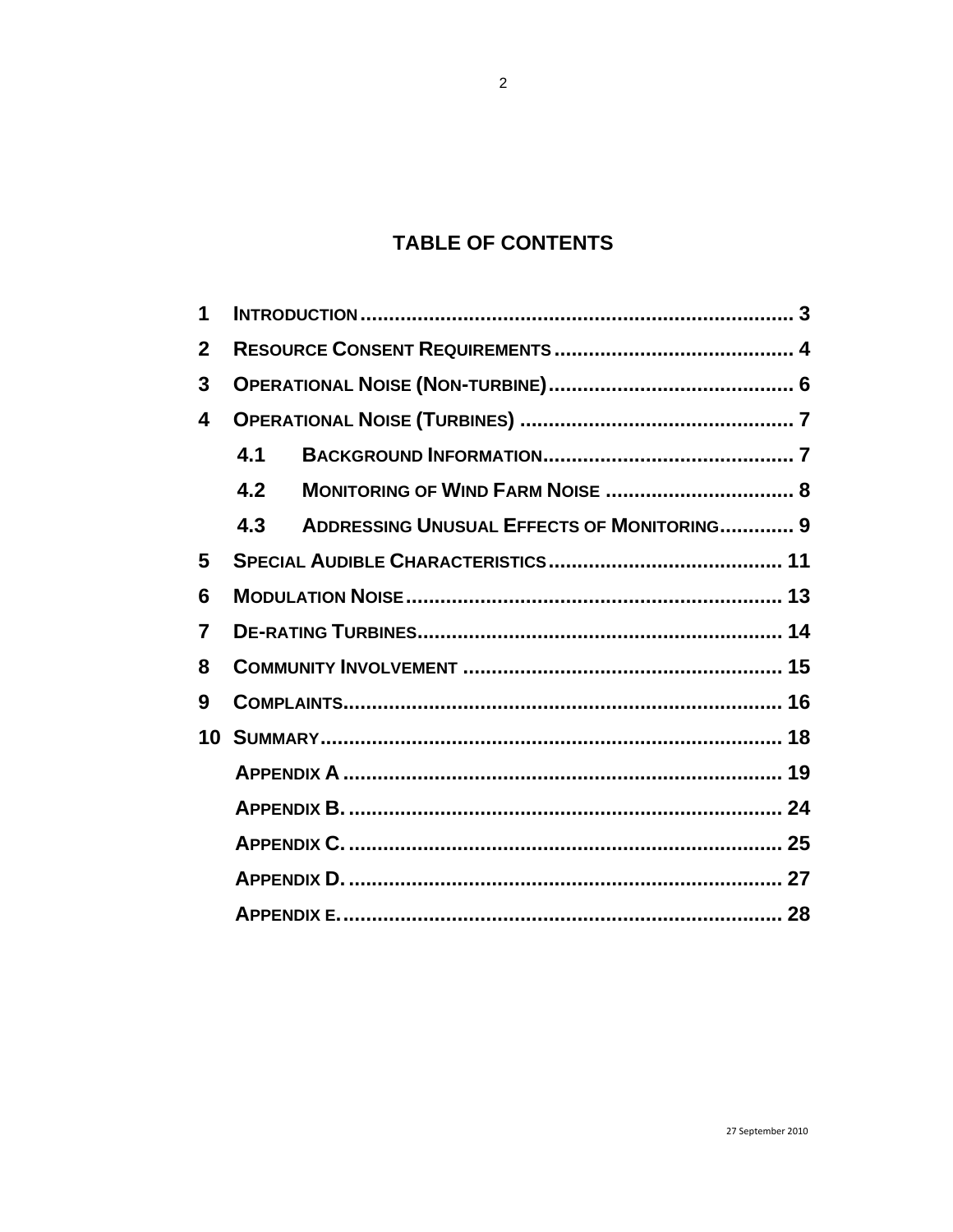### **1 INTRODUCTION**

Meridian Energy Limited has been granted consent to construct the Te Uku Wind Farm, which is located on the Wharauroa Plateau about 3km from State Highway 23 at Te Uku. As part of the conditions of consent for the wind farm the consent holder is required to prepare and implement a Noise Management Plan to manage the potential effects of noise<sup>1</sup> from the ongoing operation of the wind farm.

Condition 5.8 of the Conditions of Consent requires a Noise Management Plan to be prepared by an appropriately qualified acoustic consultant. This report addresses the noise requirements of the resource consent conditions and how the wind farm will be managed to satisfy those conditions.

 $\frac{1}{1}$ See Appendix A for a Glossary of Noise Terms used in this report.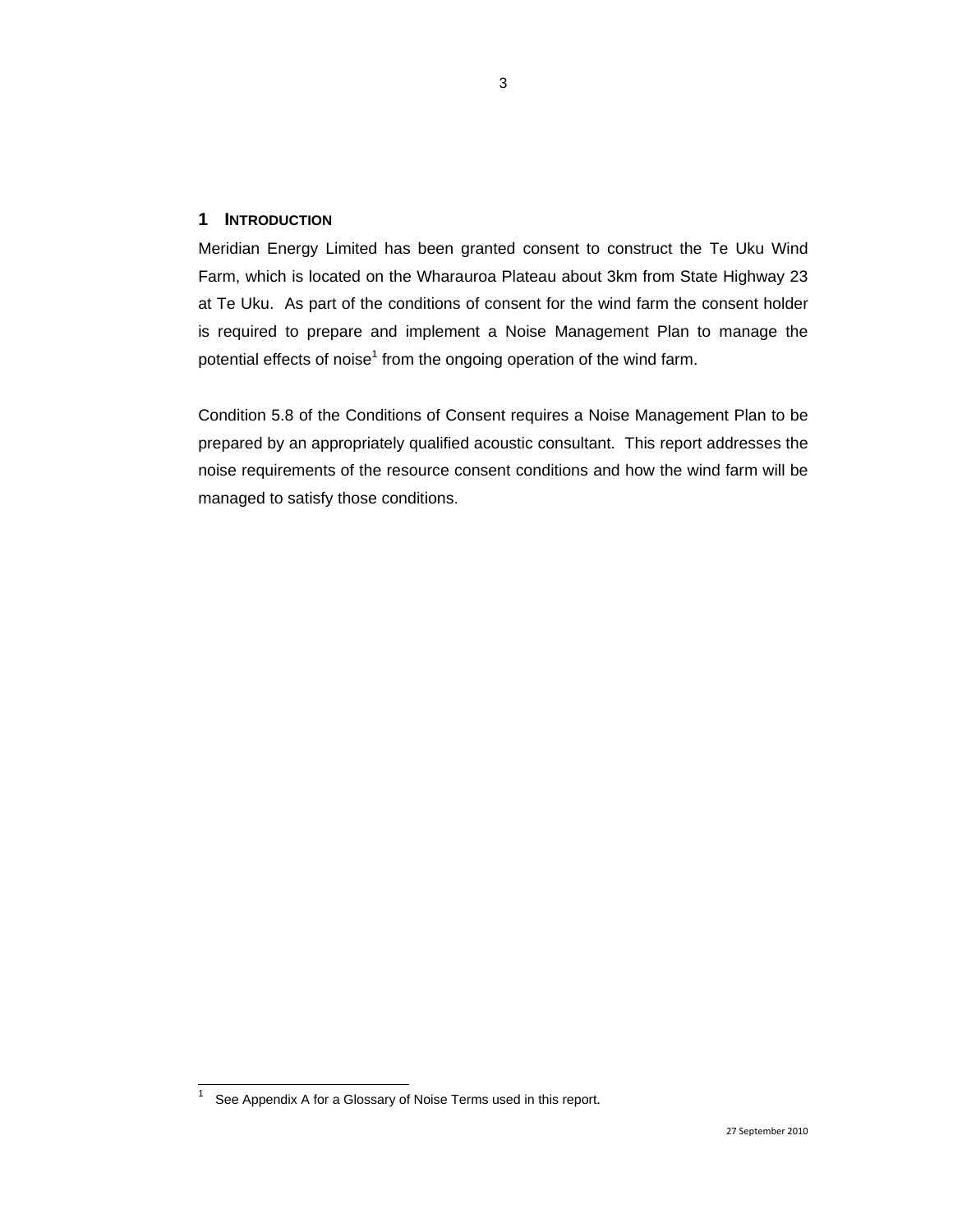## **2 RESOURCE CONSENT REQUIREMENTS**

Condition 5.8 of the resource consent sets the following requirements for a Noise Management Plan<sup>2</sup>:

- *5.8 prior to commencement of operation of the wind farm the consent holder shall prepare and implement a Noise Management Plan to manage the potential effects of noise from the wind turbine generators. The Noise Management Plan shall be prepared by an appropriately qualified acoustic consultant and submitted to the Waikato District Council Environmental Services Group Manager for approval. The Noise Management Plan shall include, but not be limited to:* 
	- *(a) An assessment of the contribution to the overall sound levels from individual wind turbine generators;*
	- *(b) Procedures for ensuring compliance with the noise conditions of this consent, including noise compliance testing, methods for addressing non-compliance; and*
	- *(c) Procedures for addressing wind turbine malfunctions that cause noise beyond typical operational noise.*

Conditions 5.3 to 5.5 relate to the operation of the turbines. These conditions state:

## **Operation Noise (Turbines)**

- *5.3 The wind turbines shall be designed, constructed, operated and maintained so that within the notional boundary of any rural dwelling existing at the date of issue of consent, the sound level from the wind turbine generators shall not exceed the background sound level L95 by more than 5dBA, or a level of 40dBA L<sub>95</sub>, whichever is the greater.*
- *5.4 The measurement and assessment of noise effects from the wind turbines is to be conducted in accordance with NZ Standard NZS 6808:1998 Acoustics - The Assessment and Measurement of Sound from Wind Turbine Generators*

#### **Pre-Instalment Assessment**

l

*5.5 A Pre-Instalment Noise Assessment shall be prepared demonstrating that the intended numbers, layout and type of wind turbine generators to be utilised for the wind farm will result in the noise limits specified in* 

 $2^2$  A copy of the Environment Court decision is attached as Appendix B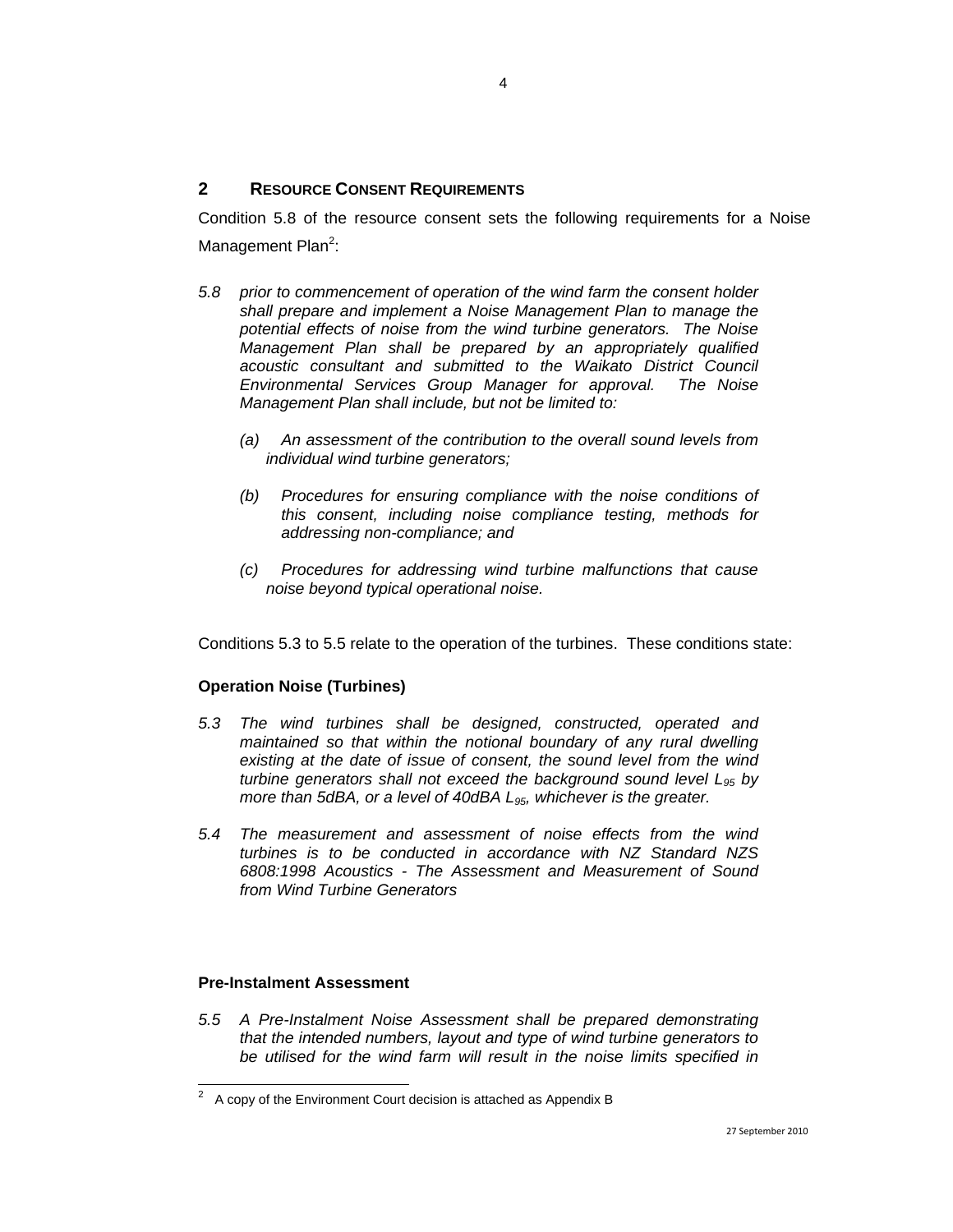*condition 5.3 above being met. The Pre-Instalment Noise Assessment shall be prepared by an appropriately qualified acoustic consultant, and submitted to the Waikato District Council Environmental Services Group Manager for approval, prior to the installation of any wind turbine generator.*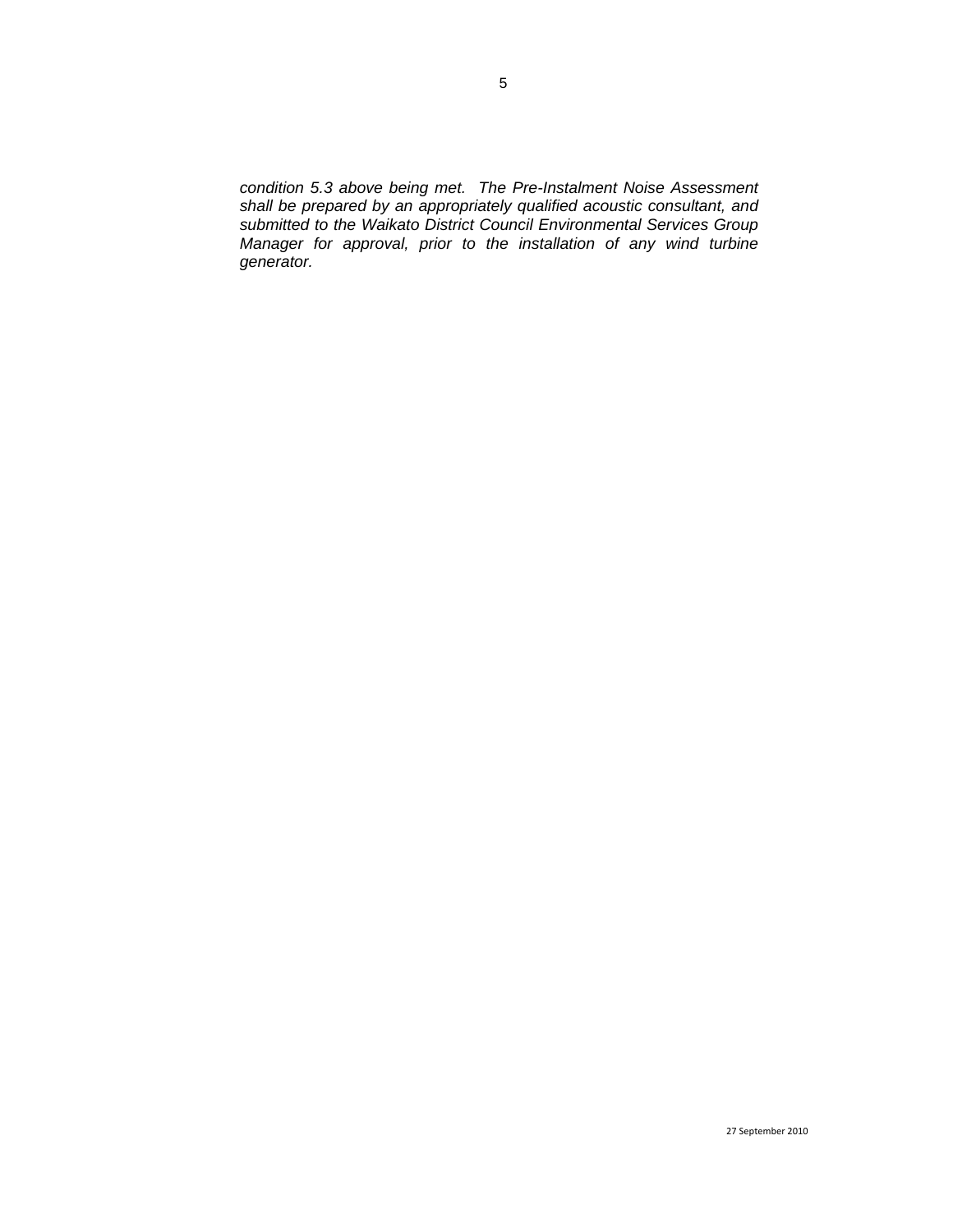## **3 OPERATIONAL NOISE (NON-TURBINE)**

There will be very few non-turbine related noise sources at the proposed wind farm; the only activity will be when staff members visit the site. The only other noise likely to be heard off site will be the turbines operating. The transformers will generate relatively low levels of noise with typical substation transformer noise being approximately 50dBA at 25m. As these transformers are well clear of all residential locations they will not be heard by the neighbours.

The only off-site noise would be from vehicle movements as operators' arrive and depart each day. The noise from these vehicles will be minimal although staff will be advised to drive in a responsible manner to minimise vehicle noise.

There may be occasions when it is necessary to undertake significant maintenance activities, which could include cranes and other heavy vehicles on site. This noise would be controlled by NZS 6803:1999 Acoustics – Construction Noise.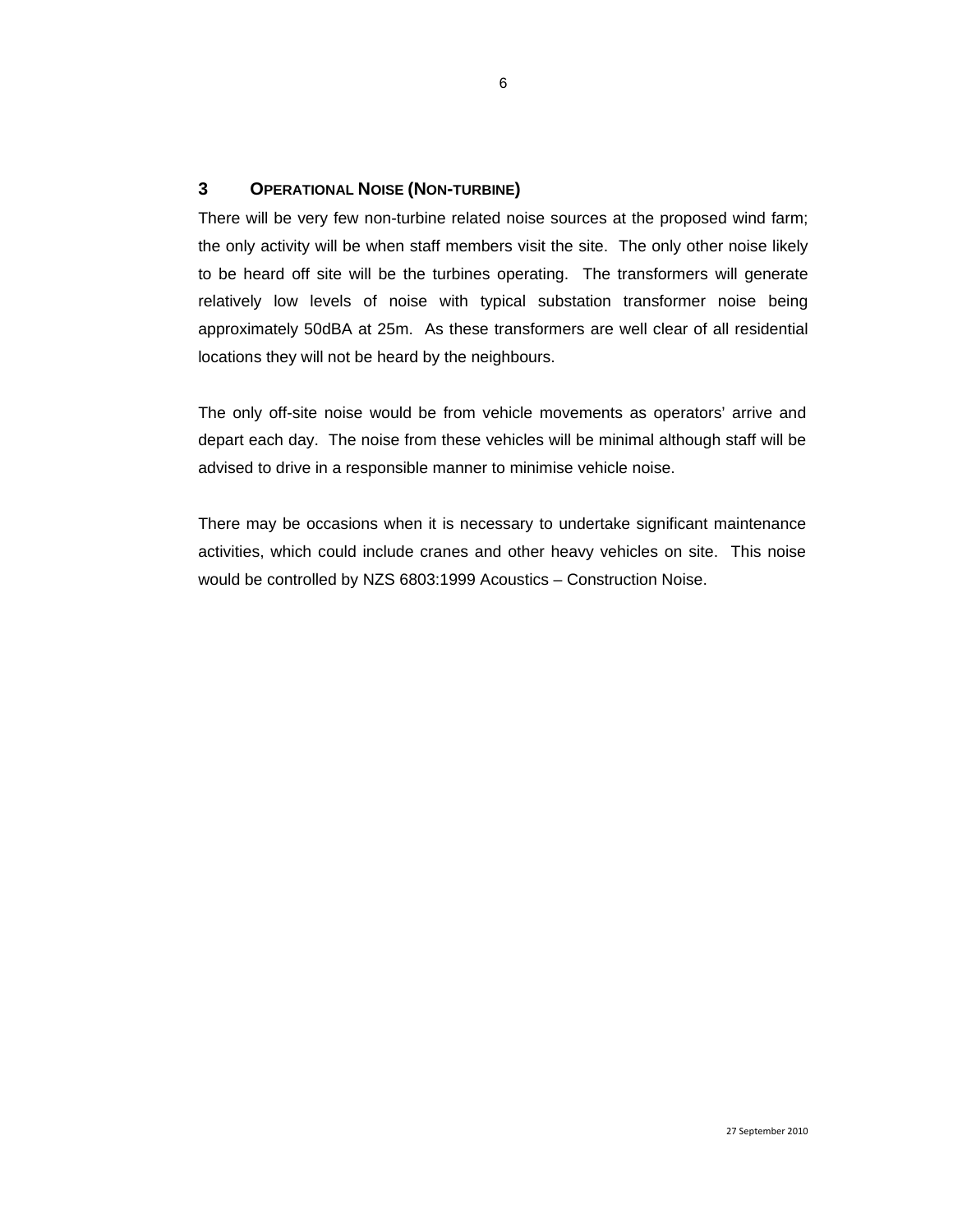## **4 OPERATIONAL NOISE (TURBINES)**

#### **4.1 BACKGROUND INFORMATION**

The successful operation of this wind farm is dependent on installing wind turbines that are within the predicted noise levels, the location of the turbines being as designed, the turbines being operated in accordance with the manufacturers design specifications and any other requirements that may be identified during compliance monitoring for day to day operations. This information forms the basis of the management of noise from the wind farm.

Siemens SWT-2.3-101 wind turbines that have a maximum power output of 2.3 MW and rotor diameter of 101m are being installed at the Te Uku site. In order to confirm that the noise output from these turbines will comply with the noise limits specified in condition 5.3, the noise levels have been predicted for these turbines using the sound power level information provided by Siemens. The levels predicted for the SWT-2.3- 101 turbines are shown in Appendix C and the final wind farm layout is shown in Appendix D. The location of the houses where the noise levels have been predicted is shown in Appendix E.

The wind farm design limits have been determined by monitoring the existing noise environment before any wind farm construction work commenced to determine the existing background sound in accordance with the requirements of consent condition 5.3. The locations monitored have been managed by selecting the sites that are representative of the higher predicted noise levels and in some cases where specific noise requests for measurements have been made. No further monitoring of the existing noise environment is necessary to comply with the requirements of NZS6808.

Field measurements over a ten day period were undertaken at the houses expected to be the potentially most affected in each direction from the proposed wind farm. The location of these houses is shown on Figure 1.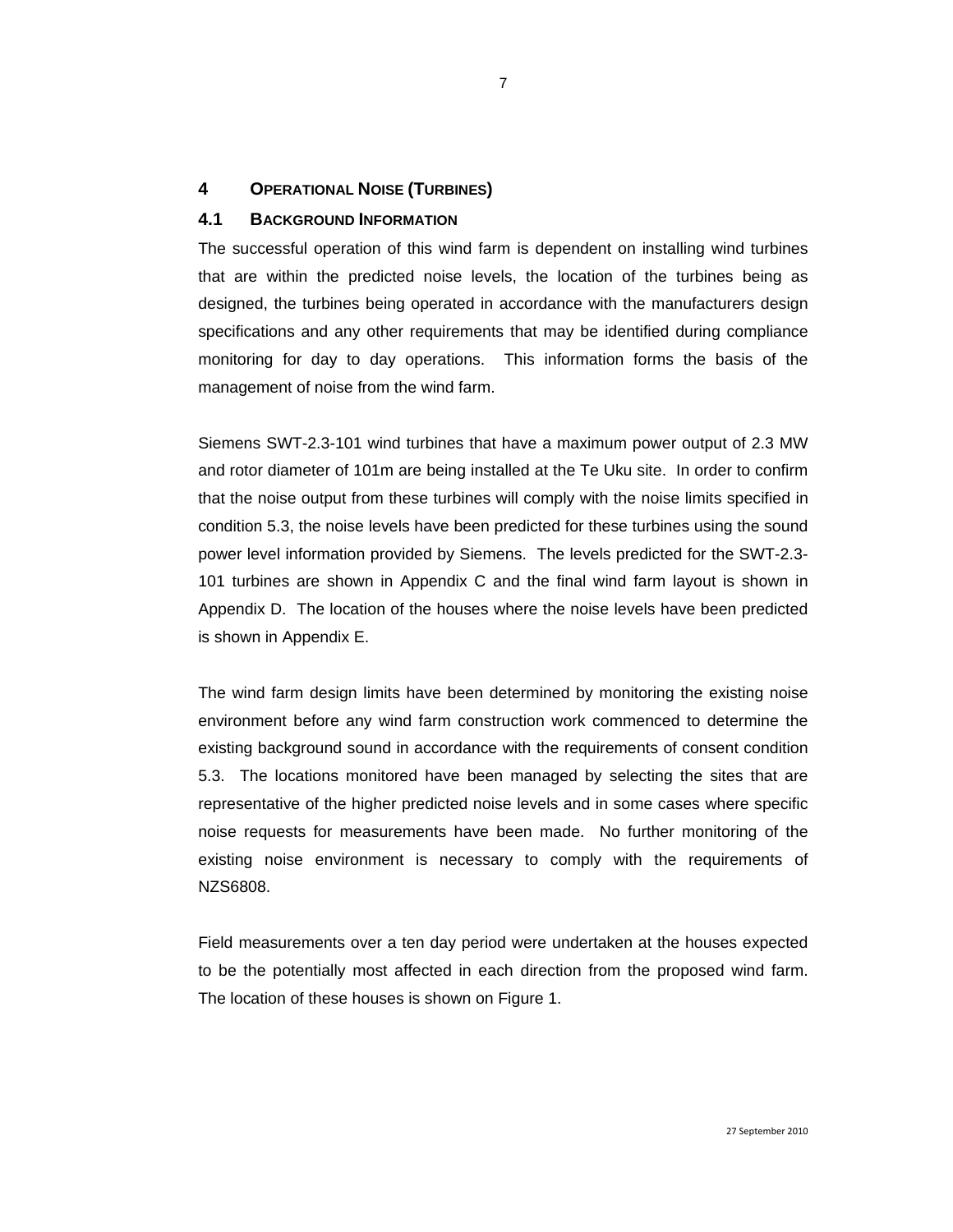

**Figure 1. Background Noise Measurement Sites**

In addition, measurements were undertaken at the following five sites, all of which are beyond the limits of the Map shown on Figure 1.

| 371 Maungatawhiri Road, Raglan    |
|-----------------------------------|
| 201 Ohautira Road, TeUku          |
| 126 Waitetuna Valley Road         |
| 103 Parker Access Road, Waitetuna |
| 821 Waitetuna Valley Road         |
|                                   |

## **4.2 MONITORING OF WIND FARM NOISE**

As required by condition 5.4 of the consent conditions all monitoring will be undertaken in accordance with the requirements of *NZS6808:1998 Acoustics - The Assessment and Measurement of Sound from Wind Turbine Generators.*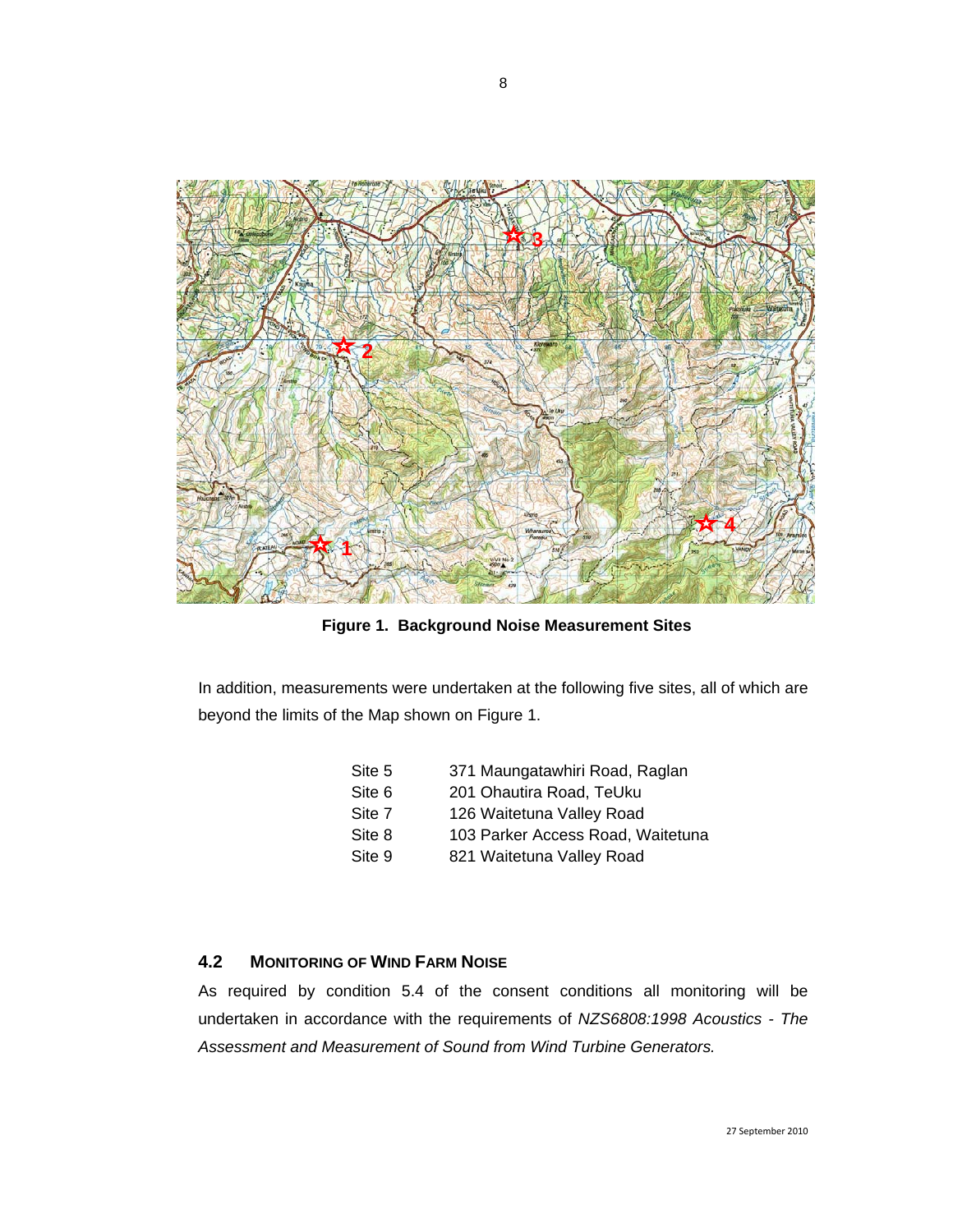## **4.3 ADDRESSING UNUSUAL EFFECTS OF MONITORING**

When monitoring is undertaken there is always the potential for unusual events to occur, such as a low background sound at the dwelling but wind at the wind farm that generates noise in the wind turbines. This situation could result if a wind is blowing at the wind farm but the receiver location is screened from the wind for some reason which could result in a particularly low background sound when there is sufficient wind at the wind farm to generate noise. The audibility of the wind farm will depend on the wind speed and direction at the time and the background noise level at the receptor location.

To investigate this effect it is necessary to identify any periods when these conditions may occur and determine the level of the wind farm noise at these times. Examples of the management methods that will be in place to determine and investigate any such effects are set out below.

As set out above, the wind speed at the wind farm has already been measured and plotted against the noise levels received at the selected monitoring sites. Once operating, monitoring will be undertaken at the same sites and the background sound plotted against the wind speed again. From the monitoring undertaken before and after the wind farm development, the difference in the noise level is used to determine the contribution of noise from the wind farm. Any unusual differences will be reviewed and if necessary a real time noise trace, spectrum analysis and time varying effects will be measured to help identify the noise effects.

In order for the noise from turbines to have any potential effect for residents, even if there is no wind at the receiver position, there needs to be at least a 4m/s wind blowing, as the turbines do not generate power and hence noise at wind speeds below 4m/s as shown on Figure 2.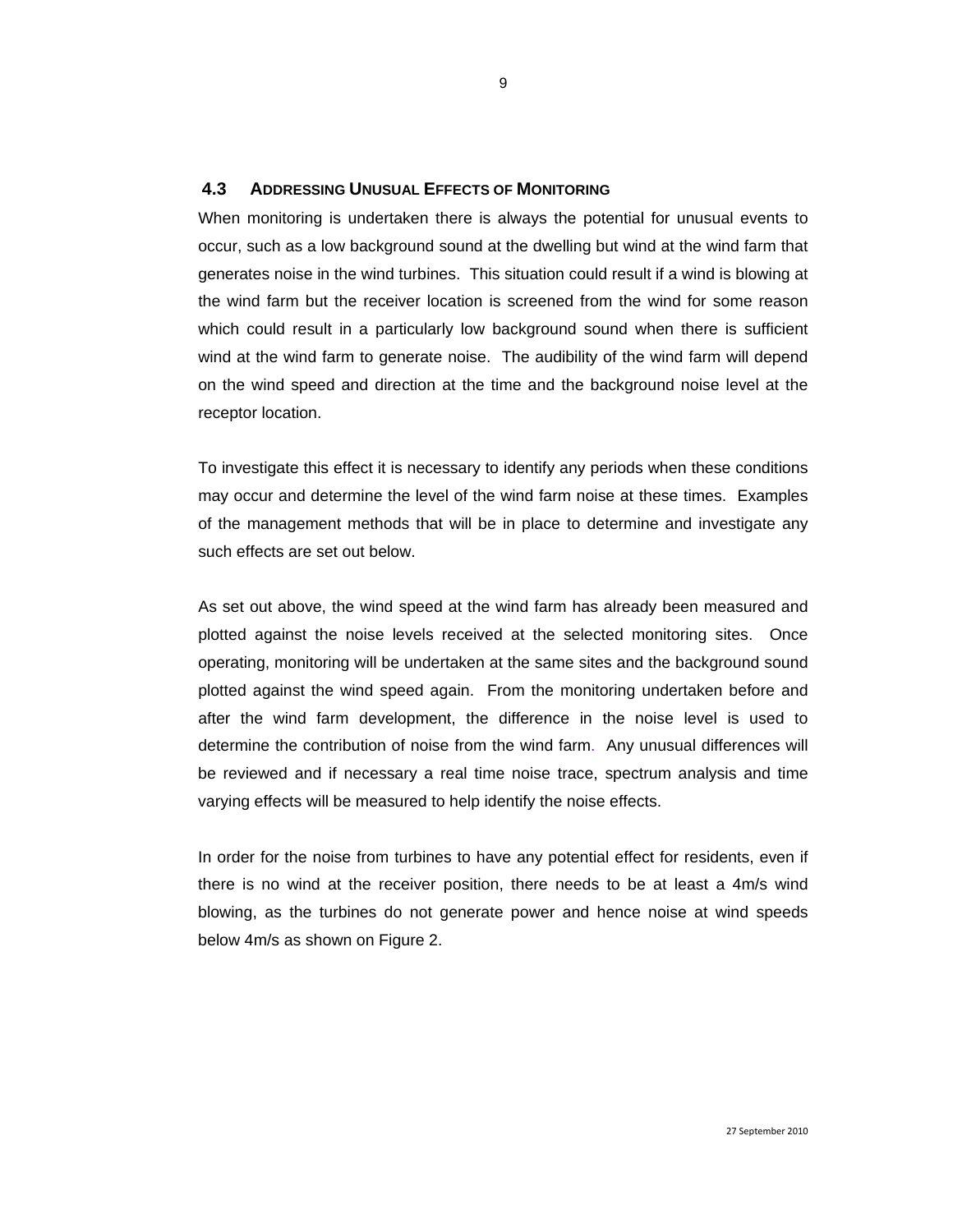

**Figure 2. Siemens SWT-2.3 Power Curve**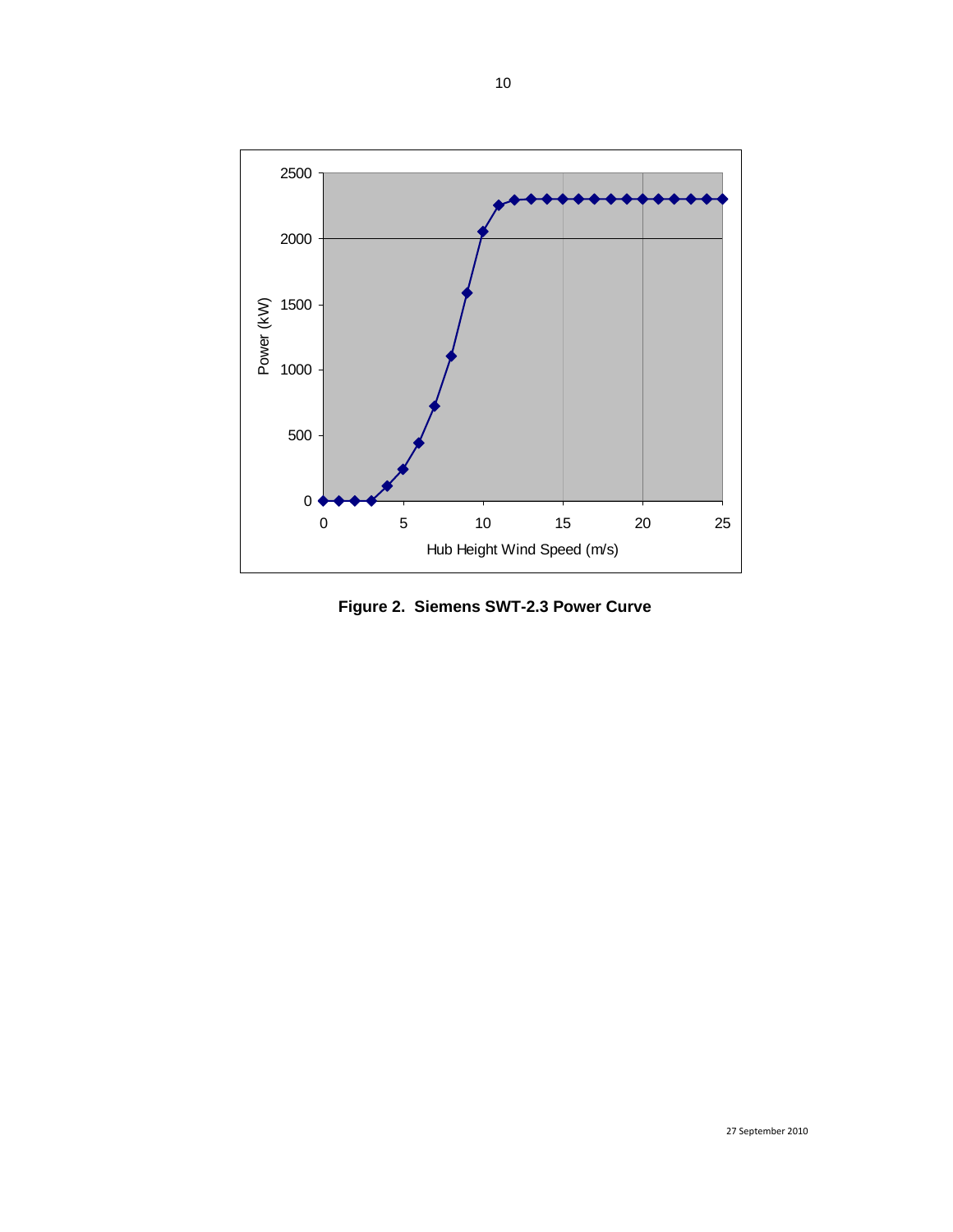## **5 SPECIAL AUDIBLE CHARACTERISTICS**

The above analysis only addresses the absolute noise level received. In addition, there is the potential of either a tonal component to the noise (as defined in NZS 6808:2010 Acoustics – Wind Farm Noise and given below) or the turbine noise modulation.

#### **B4.3 Simplified test method for tonality**

A test for the presence of a prominent discrete-frequency spectral component (tonality) can be made by comparing the levels of neighbouring one-third octave bands in the sound spectrum. An adjustment for tonality shall be applied if the  $L_{eq}$  in a one-third-octave band exceeds the arithmetic mean of the  $L_{eq}$  in both adjacent bands by more than the values given in table B2.

| One-third octave band                                                                                                                                                                                                                   | Level difference |  |  |  |
|-----------------------------------------------------------------------------------------------------------------------------------------------------------------------------------------------------------------------------------------|------------------|--|--|--|
| 25 - 125 Hz                                                                                                                                                                                                                             | 15dB             |  |  |  |
| 160 - 400 Hz                                                                                                                                                                                                                            | 8 dB             |  |  |  |
| 500 - 10000 Hz                                                                                                                                                                                                                          | 5 dB             |  |  |  |
| NOTE - At frequencies below 500Hz the criterion could be<br>too severe and tones might be identified where none are<br>actually audible. For complex spectra the method is often<br>inadequate and the reference method should be used. |                  |  |  |  |

#### **B2.3 Reference test method**

The reference method shall be that prescribed as Annex C to ISO 1996-2:2007 or an equivalent method.

**CB2.3** An example of an alternative method is the DIN 45681 method.

When ordering the wind turbines the manufacturer advised the turbines would not generate any tonal component in terms of the requirements of NZS6808 that would attract a tonal penalty to the measured sound. Some attended spectral measurements will be made at receiver locations once the wind farm is fully commissioned to ensure there is no tonal component to the sound. Should a complaint be received about possible tonal character to the noise, this will be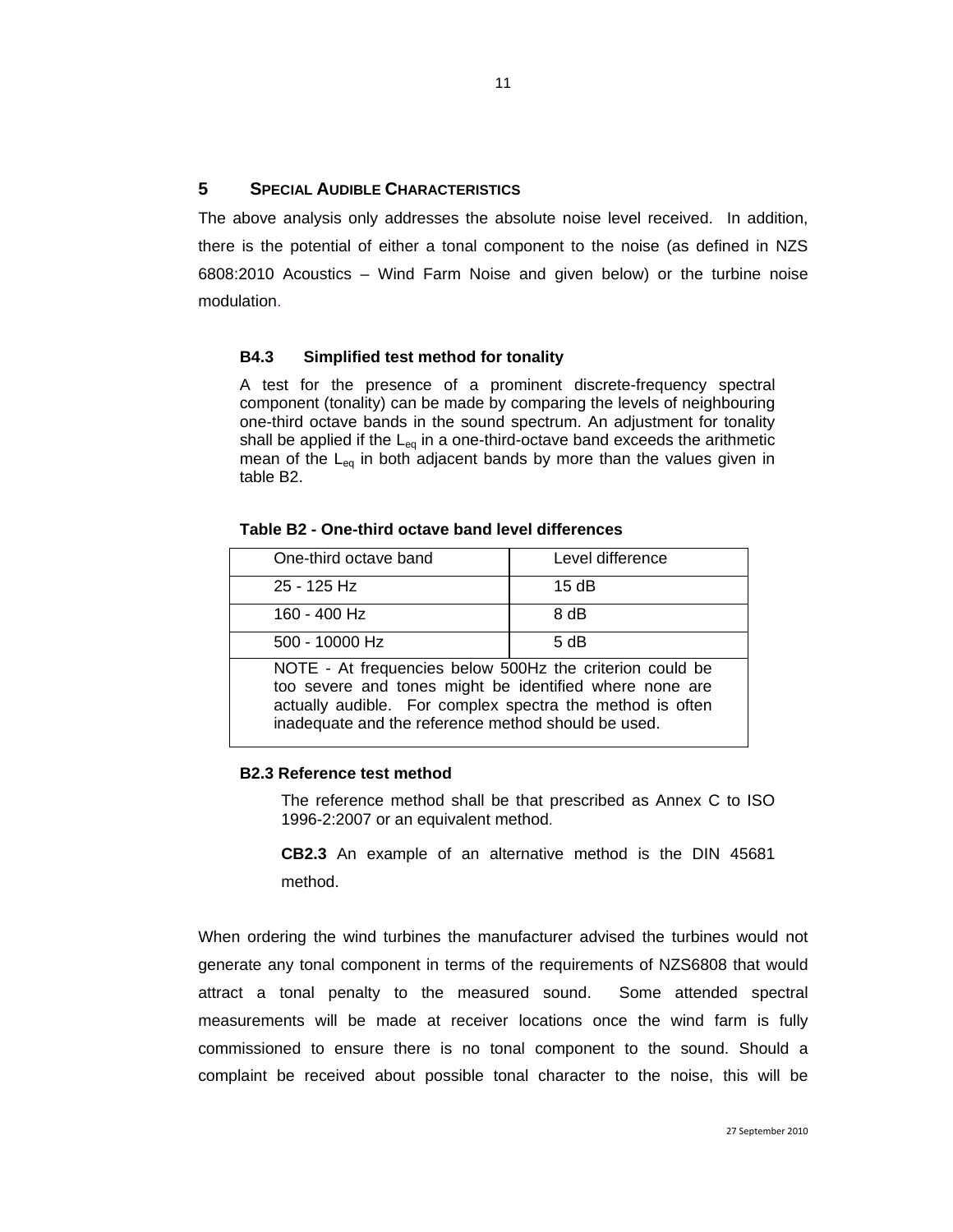checked at the receiver position of concern under the wind conditions considered to be applicable by the resident. The method that would be adopted is to undertake the analysis in terms of the Joint Nordic Method - Version 2 – 1999 as recommended in NZS6808:1998, Acoustics – The Assessment and Measurement of Sound from Wind Turbine Generators.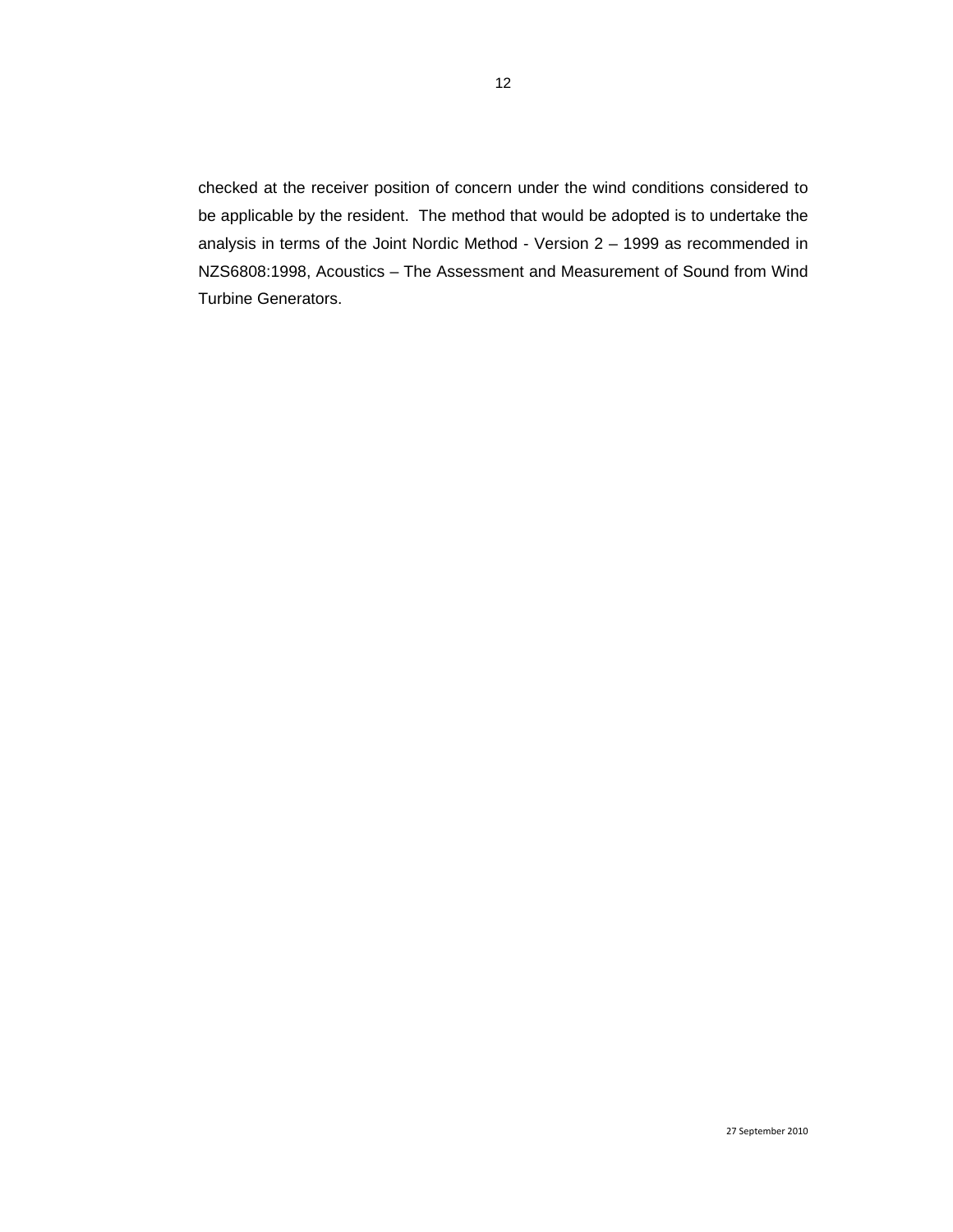#### 6 **MODULATION NOISE**

As set out in section *B3 Amplitude modulation* of NZS 6808:2010 Acoustics – Wind Farm Noise

#### *B3.1 Assessment*

*No appropriate objective test for amplitude modulation has been standardised. If a local authority enforcement officer or an acoustics advisor to a local authority considers that a wind farm creates sound with a clearly audible amplitude modulation at a noise sensitive location, an adjustment of +5 dB shall be applied to the wind farm sound level at that location for the wind conditions under which the modulation occurs.* 

#### *B3.2 Interim test method*

*In making an assessment under B3.1, modulation special audible characteristics are deemed to exist if the measured A-weighted peak to trough levels exceeds 5 dB on a regularly varying basis, or if the measured third-octave band peak to trough levels exceeds 6 dB on a regular basis in respect of the blade pass frequency. Consideration should also be given to whether the sound of the modulation is reasonable under section 16 of the Resource Management Act.* 

Any concern expressed about modulation would be investigated using noise monitoring equipment that allows the noise to be logged at 0.1 second intervals over a number of days if necessary. The results would be plotted along with the one third octave spectrum analysis, which would also be plotted if necessary. This would establish if there was any modulation to the sound under a full range of wind conditions. Modulation assessments will also be made at the time of any attended tonal measurements.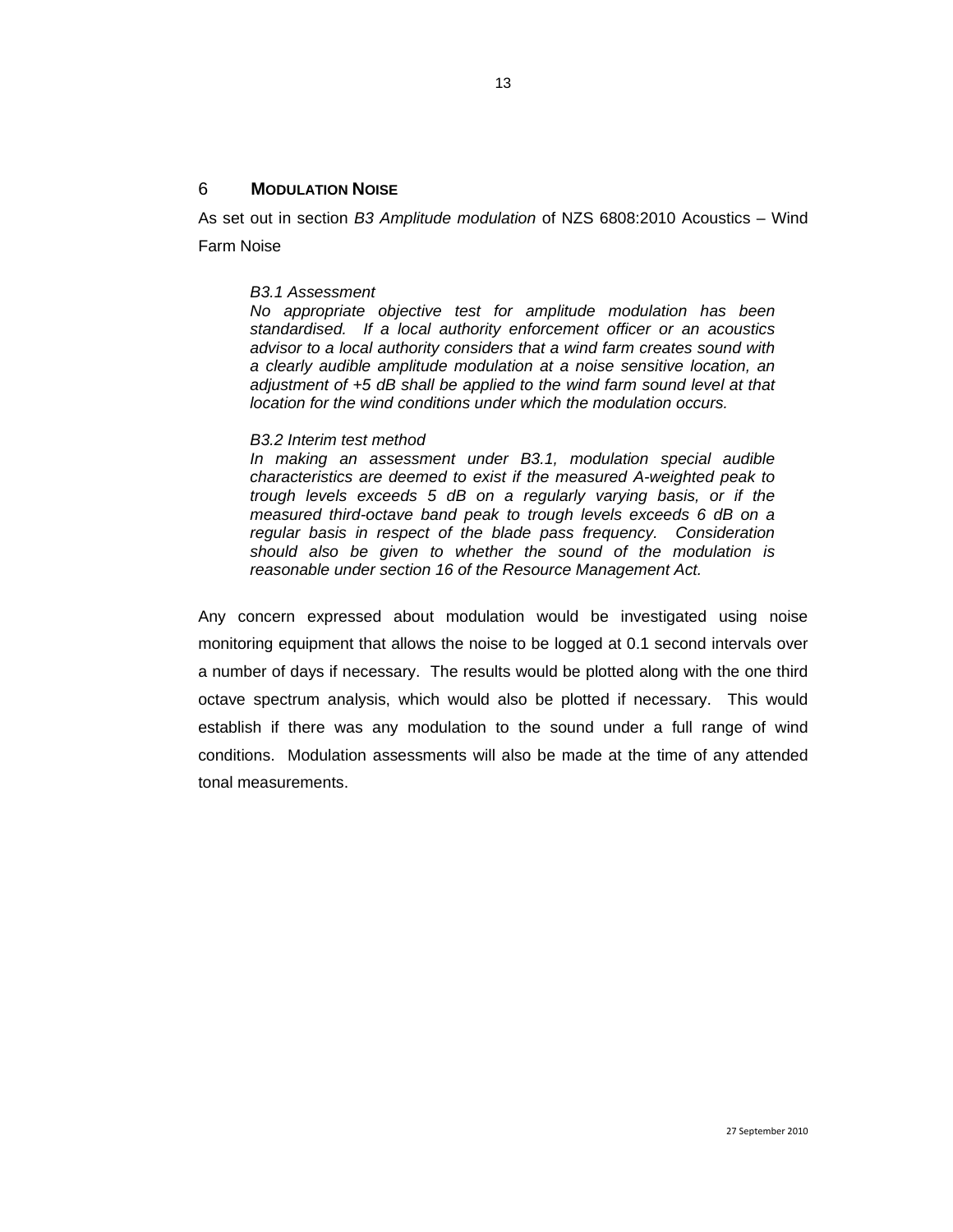## **7 DE-RATING TURBINES**

Field testing will be undertaken once the turbines have been commissioned to demonstrate that the turbines comply with the consent conditions. Noise predictions made for the wind farm show the greatest predicted levels at neighbouring properties to be 32dBA. Based on these predicted levels it is highly unlikely that the conditions of consent will be exceeded. In the unlikely event the wind farm noise limits are exceeded it is noted that the turbines being installed can be de-rated in a manner so as to reduce the noise levels.

De-rating the turbines can be achieved by programming them so under a predefined wind condition (wind speed and/or direction and time of day) the performance of a turbine is able to be controlled. This will allow any individual turbine noise to be controlled if necessary. Any such controls would be implemented automatically by the wind farm control system should the predefined conditions be present.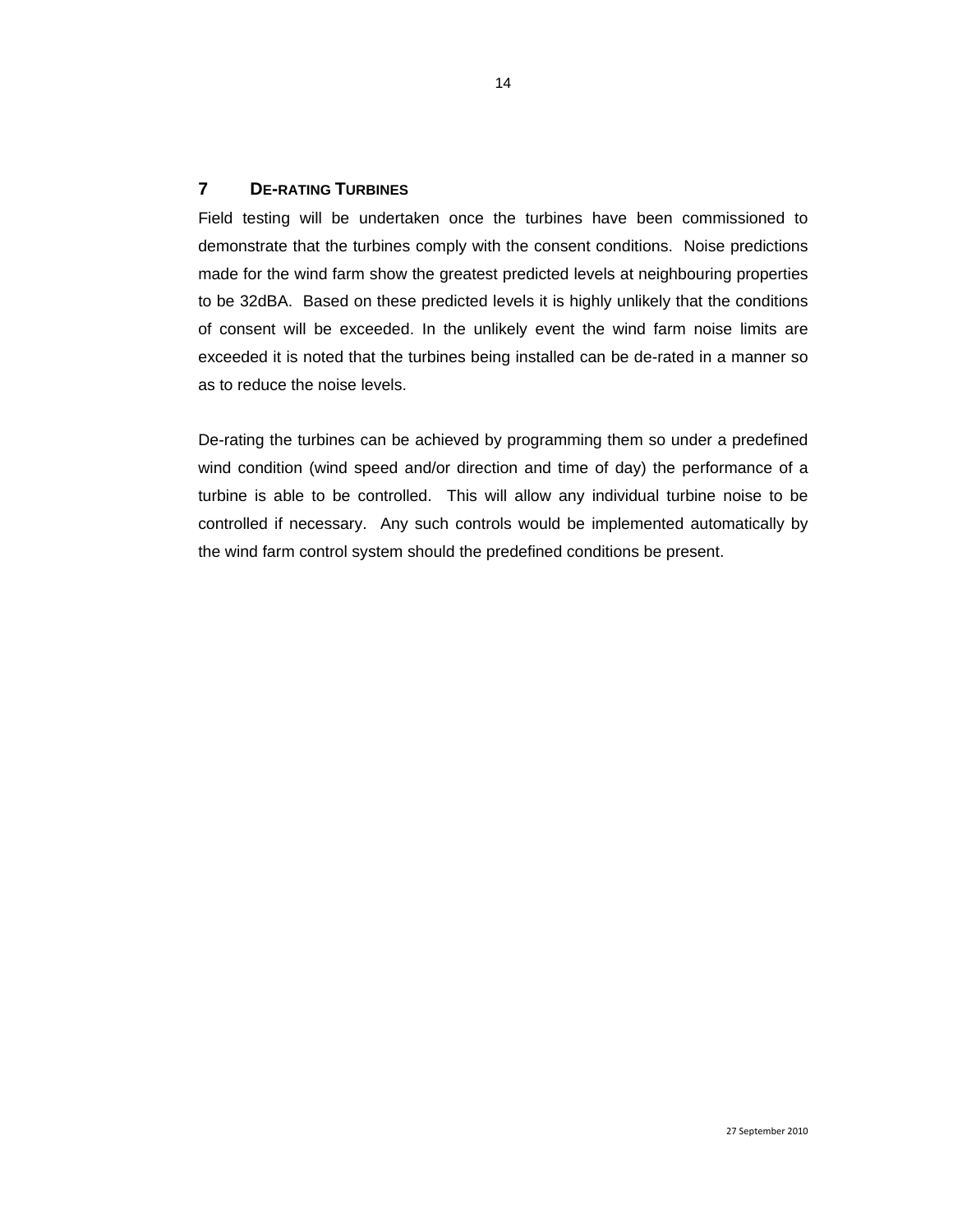## **8 COMMUNITY INVOLVEMENT**

Liaison with neighbours is an important aspect of minimising any concerns that may arise. Condition 11.6 of the consent states:

*The consent holder shall use its best endeavours to ensure that meetings of the Community Liaison Group are held for the duration of the consent from the commencement of the consent:* 

- *a) At least once every six months during the construction period; and*
- *b) At least annually pre and post the construction period (unless the Community Liaison Group determines that meetings should be held*  less frequently or are no longer required and advises the consent *holder and Waikato District Council accordingly)*

Meridian Energy will further encourage dialog with interested parties to the consent, landowners, and Council staff to discuss any matter relating to the exercise of this resource consent

All residents are aware of (or will be made aware of) the telephone number for Meridian Energy should they wish to contact the company. In the event of any major changes (and none are envisaged) the immediate neighbours would be advised.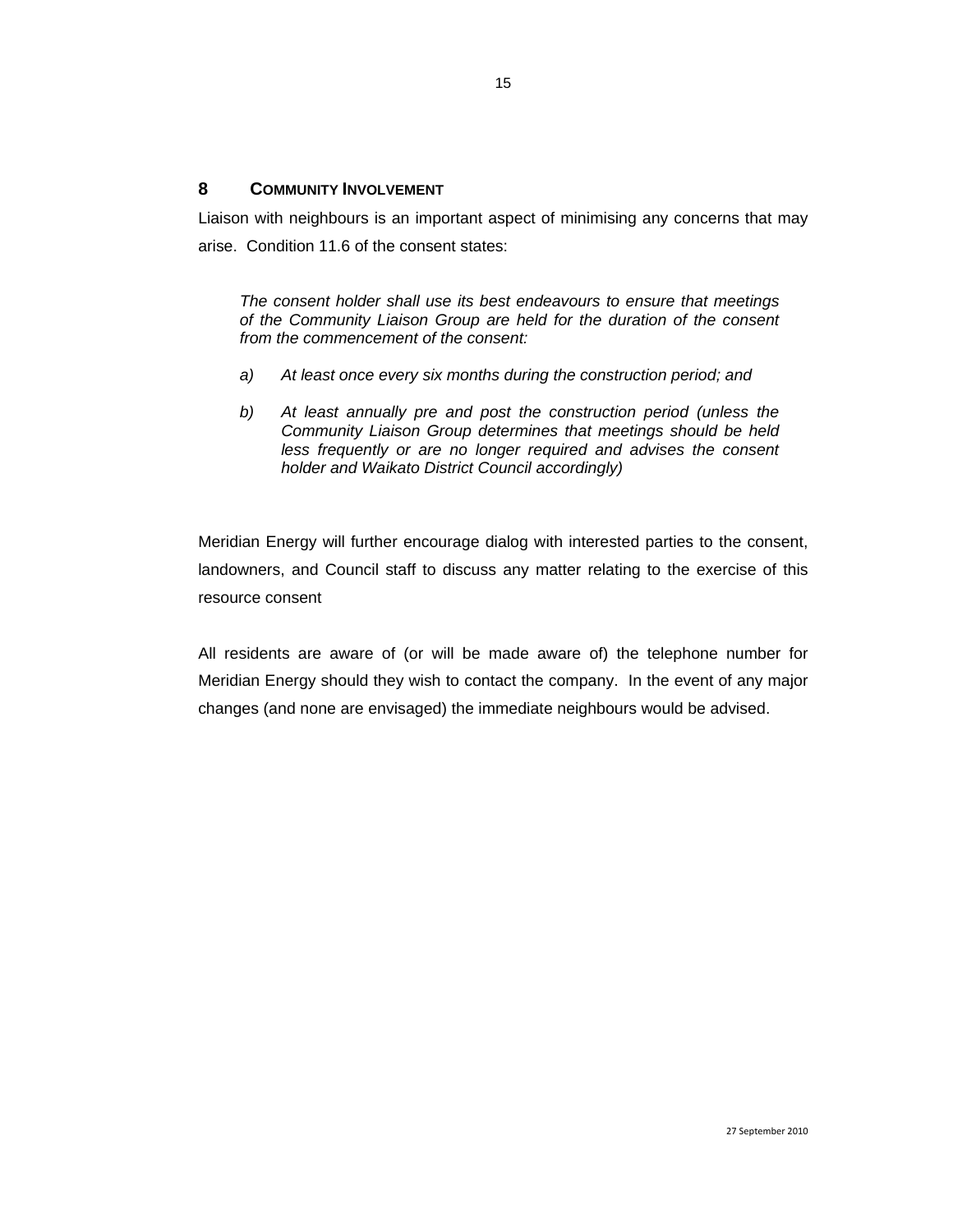## **9 COMPLAINTS**

Conditions 11.1 and 11.2 state:

*The consent holder shall establish and publicise a local telephone number so that members of the public have a specified and known point of contact to raise any of the matters that may arise during the construction and operation of the wind farm.* 

*The consent holder shall maintain and keep a complaints register for any complaints about construction activities and operation of the wind farm received by the consent holder in relation to traffic, noise, dust, TV reception, or other environmental effects of the activity. The register shall record, where this information is available, the following:* 

- *a) The date, time and duration of the incident that has resulted in a complaint;*
- *b) The location of the complainant when the incident was detected;*
- *c) The possible cause of the incident; and*
- *d) Any corrective action taken by the consent holder in response to the complaint, including timing of that corrective action.*

*The complaints register shall be available to the consent holder and the community liaison group at all reasonable times on request. Complaints received by the consent holder that may infer non-compliance with the conditions of this consent shall be forwarded to the Waikato District Council Environmental Services Group Manager within 48 hours of the complaint being received.* 

To minimise the potential of receiving complaints it is proposed to take a proactive role with the management of the wind farm. Once the wind farm has been commissioned it is proposed to:

- Undertake noise measurements at the closer dwellings where background monitoring was undertaken prior to constructing the wind farm;
- Establish wind farm sound level;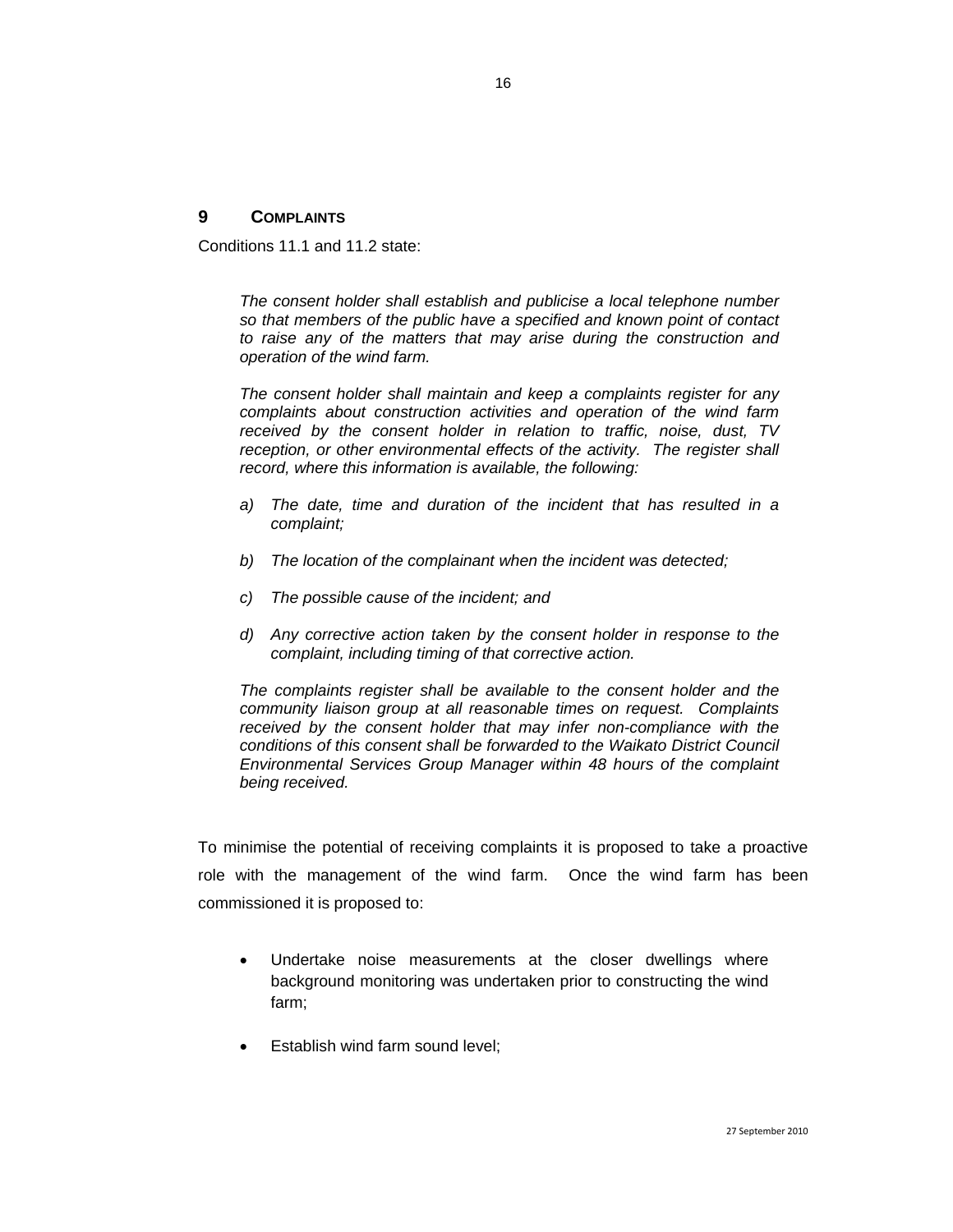- Determine if wind farm broad band levels comply with conditions of consent;
- Undertake some selected attended tonal measurements and determine if there is tonal character to the sound;
- Provide a report on the status of noise compliance to Council;
- In the event of complaints, undertake further specific tonality tests and assessments of modulation;
- Assess whether any modifications need to be made to the wind farm operation. If so, measure wind farm under modified operational regime; and
- Provide final report on noise compliance status to Council.

In the event there is any noise complaints the above wind farm analysis will supply sufficient information to provide a basis for any further evaluation. The above work will enable any noise complaints to be initially evaluated and form part of the assessment in determining if the complaint is valid.

Any valid complaint will be addressed, the noise measured, including the sound spectrum if appropriate, and the outcome reported back to the complainant. Any necessary remedial work will be implemented as soon as practical and the resident kept informed on all steps being undertaken.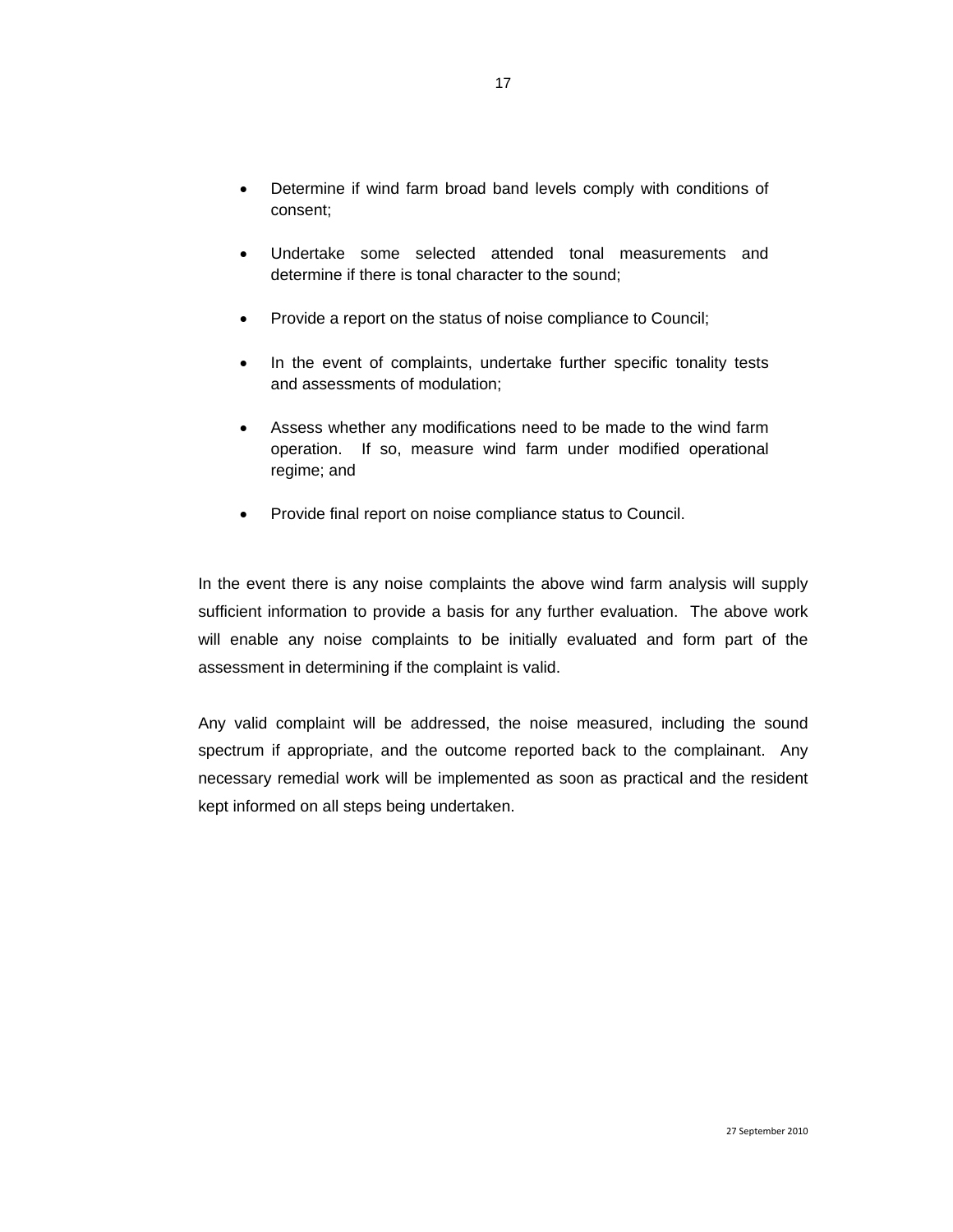## **10 SUMMARY**

Based on the existing noise environment as measured and the predicted wind turbine noise, the noise from the installation of the proposed turbines will comply with the resource consent conditions with a factor of safety.

The Noise Management Plan puts in place methods of addressing any noise issues and/or complaints that may arise in the future and how the community would be involved with any activity that may affect them.

The aim of Meridian Energy is to operate the wind farm so it will comply with the consent conditions at all times and avoid a noise nuisance for residents.

\* \* \*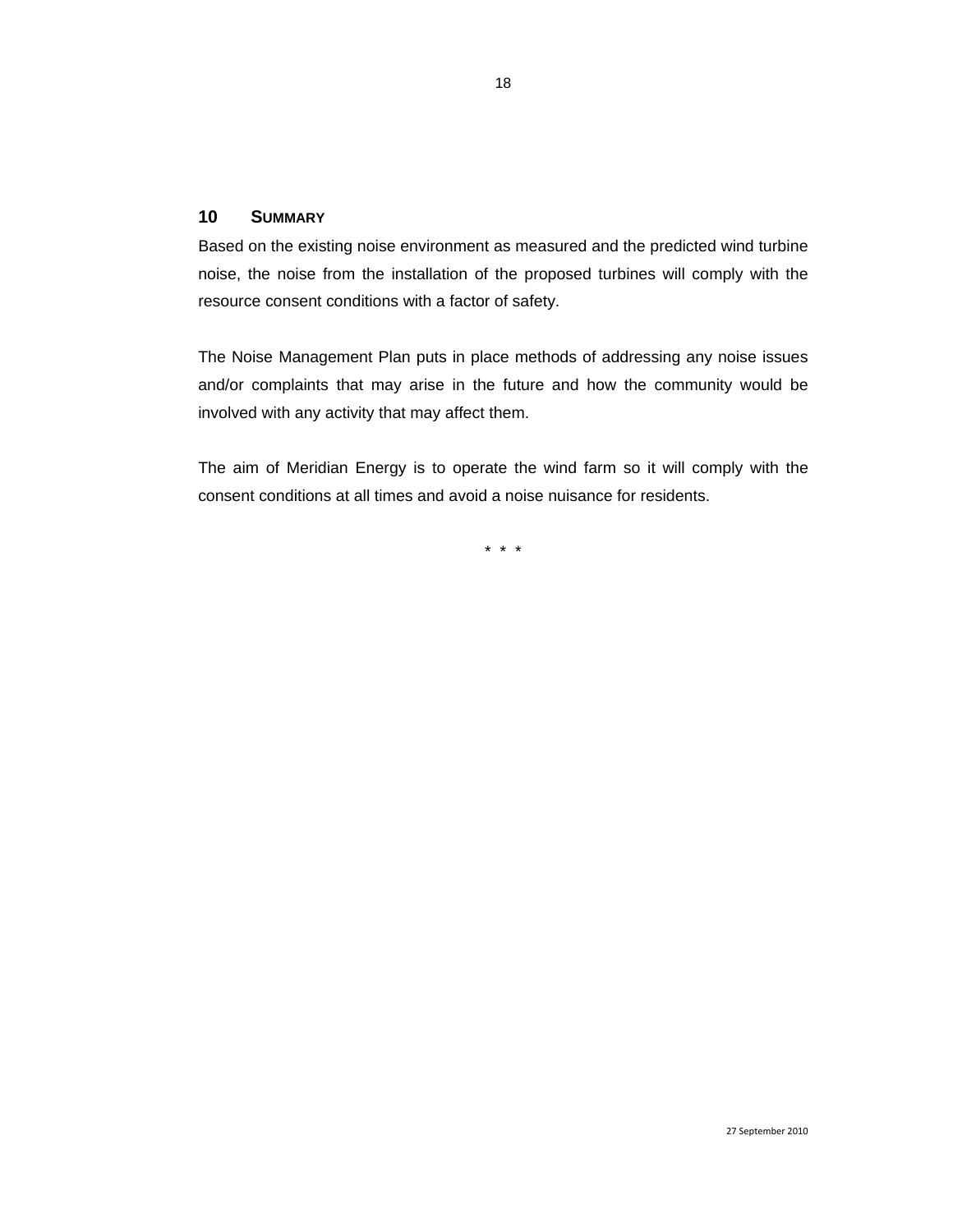# **APPENDIX A GLOSSARY OF TERMS USED**

The following sets out an explanation of the acoustic terms that will be referred to throughout this report. The aim is not to necessarily provide technical definitions, but to enable a basic understanding of what is meant.

The setting of specific noise levels to control any adverse effects does not necessarily mean that noise will not be heard. Audibility depends on the level of a sound, the loudness of the background sound and any special frequency composition or characteristics that a sound may have.

Research suggests that a small number of people (approximately 10%) will find any noise not of their own making unacceptable. Conversely, there are approximately 25% of the population that are essentially immune to any noise. Neither of these two extremes is normally designed for. In establishing the appropriate noise levels the aim is to try and represent the typical expected community reaction, this will generally be approximately 90% of the people.

In order to reflect community response to noise it is necessary to establish a measure that reflects our attitude to the sounds that we hear. Due to the variability of many sounds (level, tone, duration, intrusiveness above the existing sound, etc) no single descriptor will totally describe the potential community reaction to a sound. For this reason there are a number of terms that need to be understood.

#### **dBA**

The basic unit to quantify a sound is the decibel. The A-weighted sound level, or dBA, is a good environmental noise descriptor because of the similarity between Aweighting and the frequency response of the human ear at moderate sound levels. It can also be measured easily. However, it provides no indication of tonal frequency components or unusual frequency distributions of sound that may be the cause of annoyance. Where appropriate, this must be assessed separately.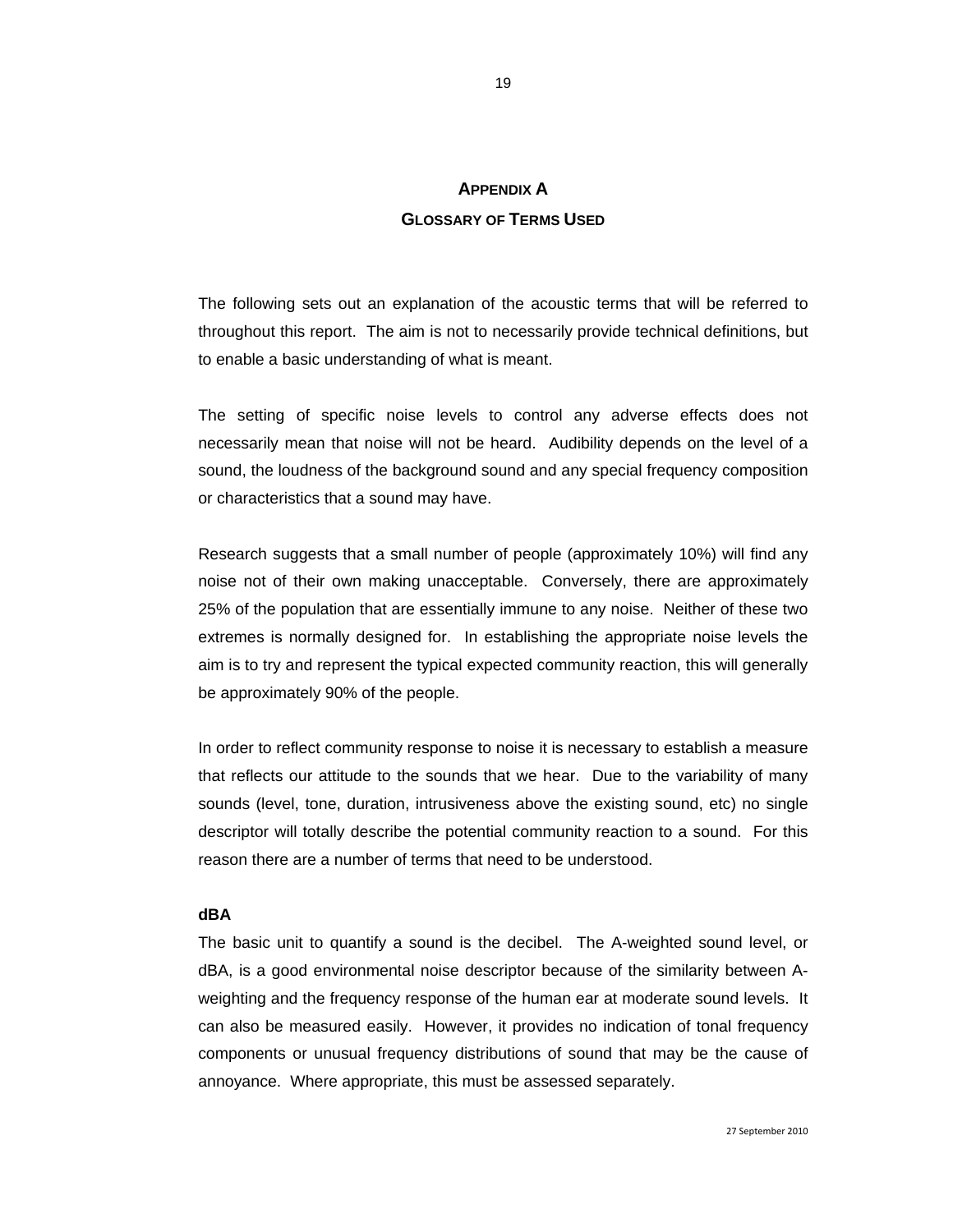We can hear a change in sound pressure that varies from 1 (taken as the threshold of hearing) through to 1,000,000,000,000 (taken as the threshold of pain). In order to bring these numbers to a more manageable size a logarithmic scale is normally adopted. This reduces the above values to 0 and 12 respectively. The decibel is then described as 10 times the logarithm of the ratio of the pressure level of interest, to a reference pressure level. Thus the scale becomes 0 to 120dBA.

Some typical subjective changes in noise levels are:

 A change of 3dBA is just perceptible A change of 5dBA is clearly perceptible A change of 10dBA is twice (or half) as loud

Because we use a logarithmic scale care must be taken when adding sound levels. Two equal noise sources raises the level of one source by 3dBA. It takes 10 equal noise sources to raise the level of one source by 10dBA. ie 60dBA + 60dBA = 63dBA and  $60$ dBA x  $10 = 70$ dBA.

#### **Maximum Sound Level (L<sub>max</sub>)**

This unit equates to the highest (maximum) sound level for a defined measurement period. It is adopted in NZS6802:1991 Assessment of Environmental Sound, mainly as a method of protecting sleep.

#### $L_{10}$

The sound level which is equaled or exceeded for 10% of the measurement time. This level is adopted in NZS6802:1991 Assessment of Environmental Sound to measure intrusive sound. This level may be considered as the average maximum sound level.

### **Background Sound L95**

The sound level which is equaled or exceeded for 95% of the measurement time. This level is adopted in NZS6802:1991 Assessment of Environmental Sound to measure the background sound. This level may be considered as the average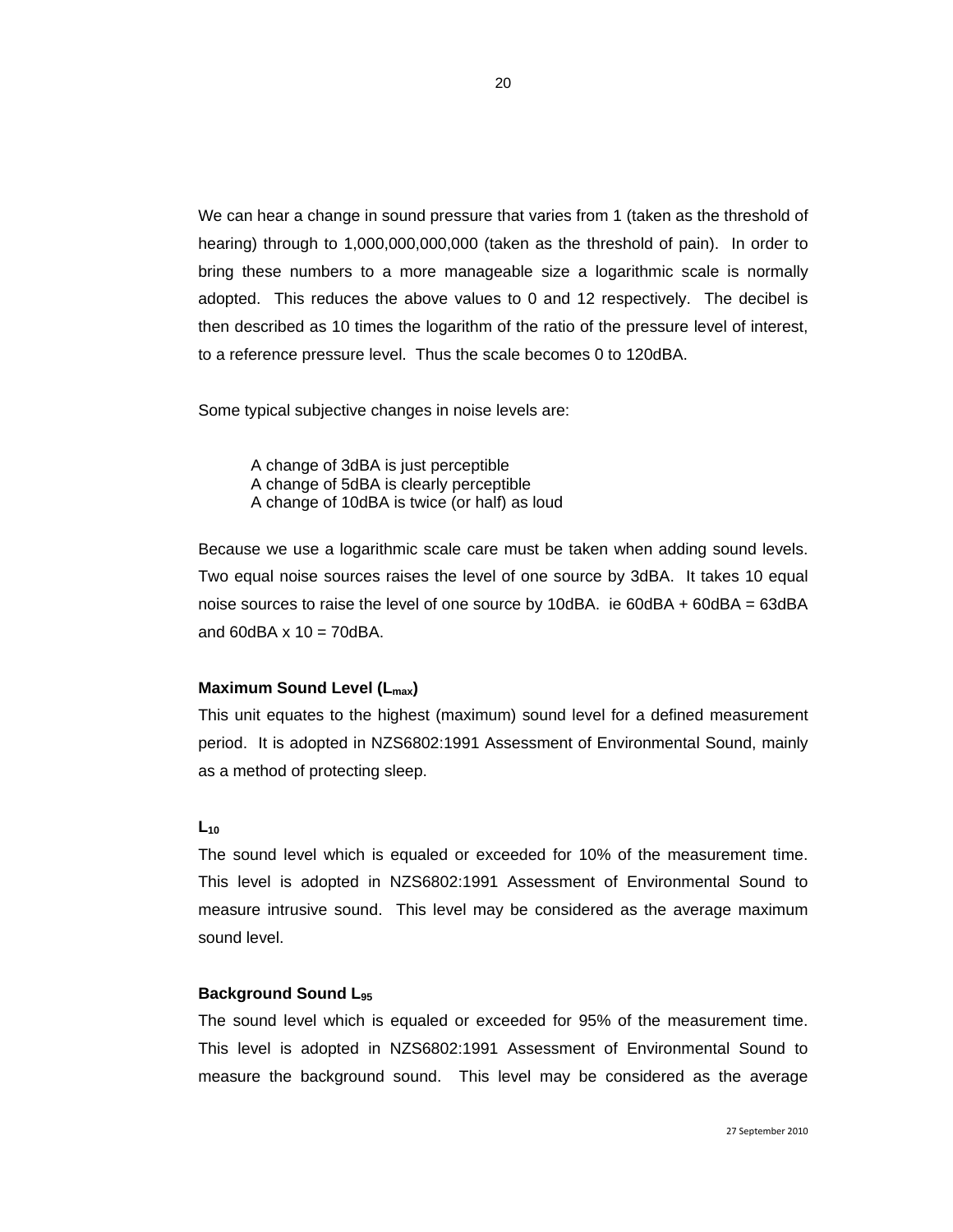minimum sound level and is the component of sound that subjectively is perceived as continuously present.

#### **Equivalent Sound Level (Leq)**

The  $L_{eq}$  may be considered as the continuous steady noise level that would have the same total A-weighted acoustic energy as a fluctuating noise over the same time period.

## **Day Night Level, Ldn**

The day/night level  $(L_{dn})$  is defined as the time-average sound level in decibels (re 20µPa) over a 24 hour period from midnight to midnight) with the addition of 10dB to nighttime levels during the period from midnight to 07.00 hours and from 22.00 hours to midnight, to take account of the increased annoyance caused by noise at night.

## **Ambient Sound**

The ambient sound is normally used to describe the total noise environment. The ambient sound is often measured as the 24 hour  $L_{eq}$ , which is an average value over the 24 hour period. Shorter times are often used, such as the daytime period

#### **Notional Boundary**

The notional boundary is defined as a line 20 metres from the facade of any rural dwelling or the legal boundary where this is closer to the dwelling.

Figure A1 shows a noise trace with the relationship of  $L_{max}$ ,  $L_{10}$ ,  $L_{95}$  and  $L_{eq}$  values when including all events over the 15 minute measurement period and Figure A2 some typical noise levels.

\* \* \*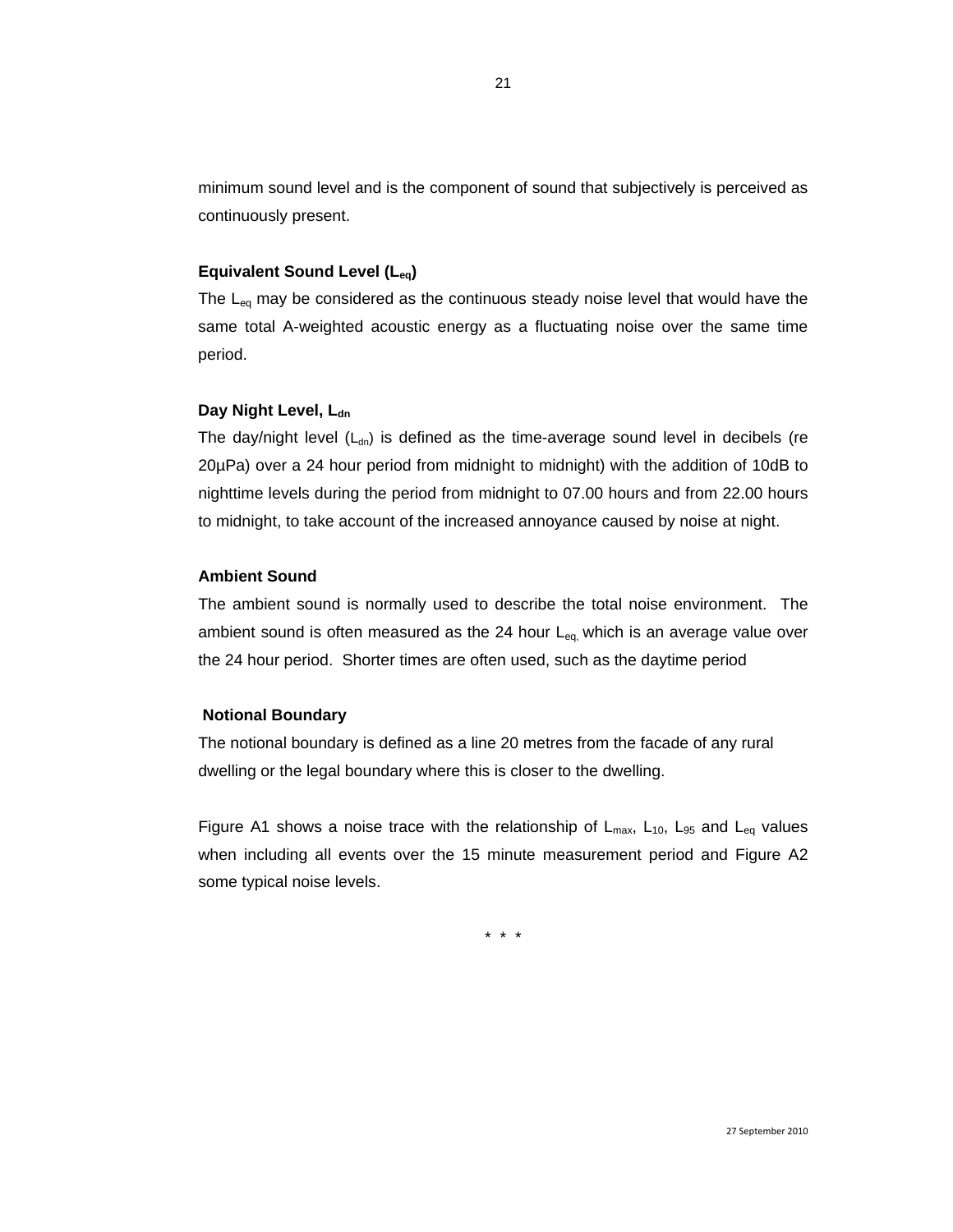

 $L_{\text{max}}$  is the maximum noise level

L<sub>10</sub> is the noise level that is equaled or exceeded for 10% of the measurement period

L<sub>95</sub> is the noise level that is equaled or exceeded for 95% of the measurement period

 $L_{eq}$  is the noise level that contains the same energy as the time varying noise

Figure A1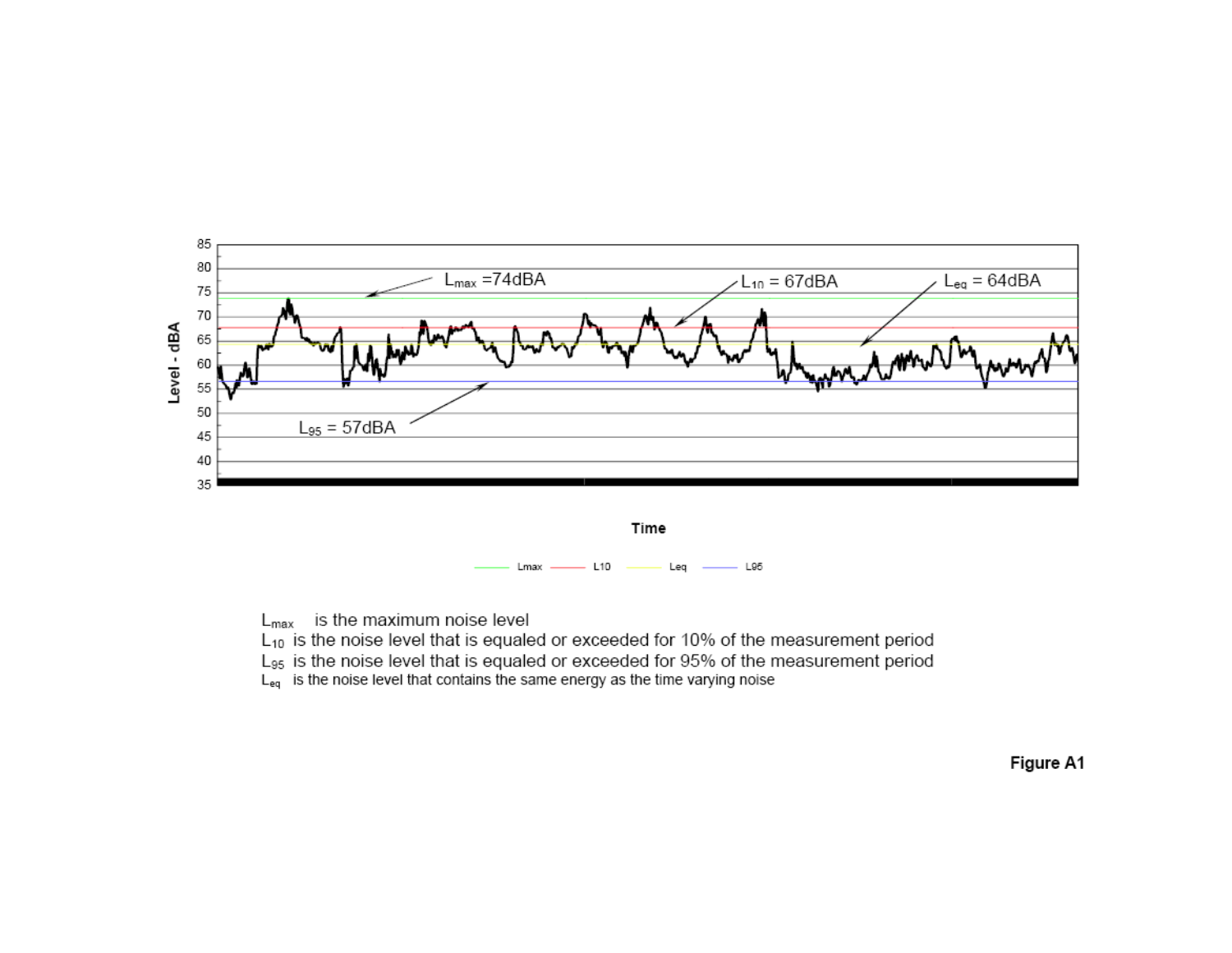

**Figure A2**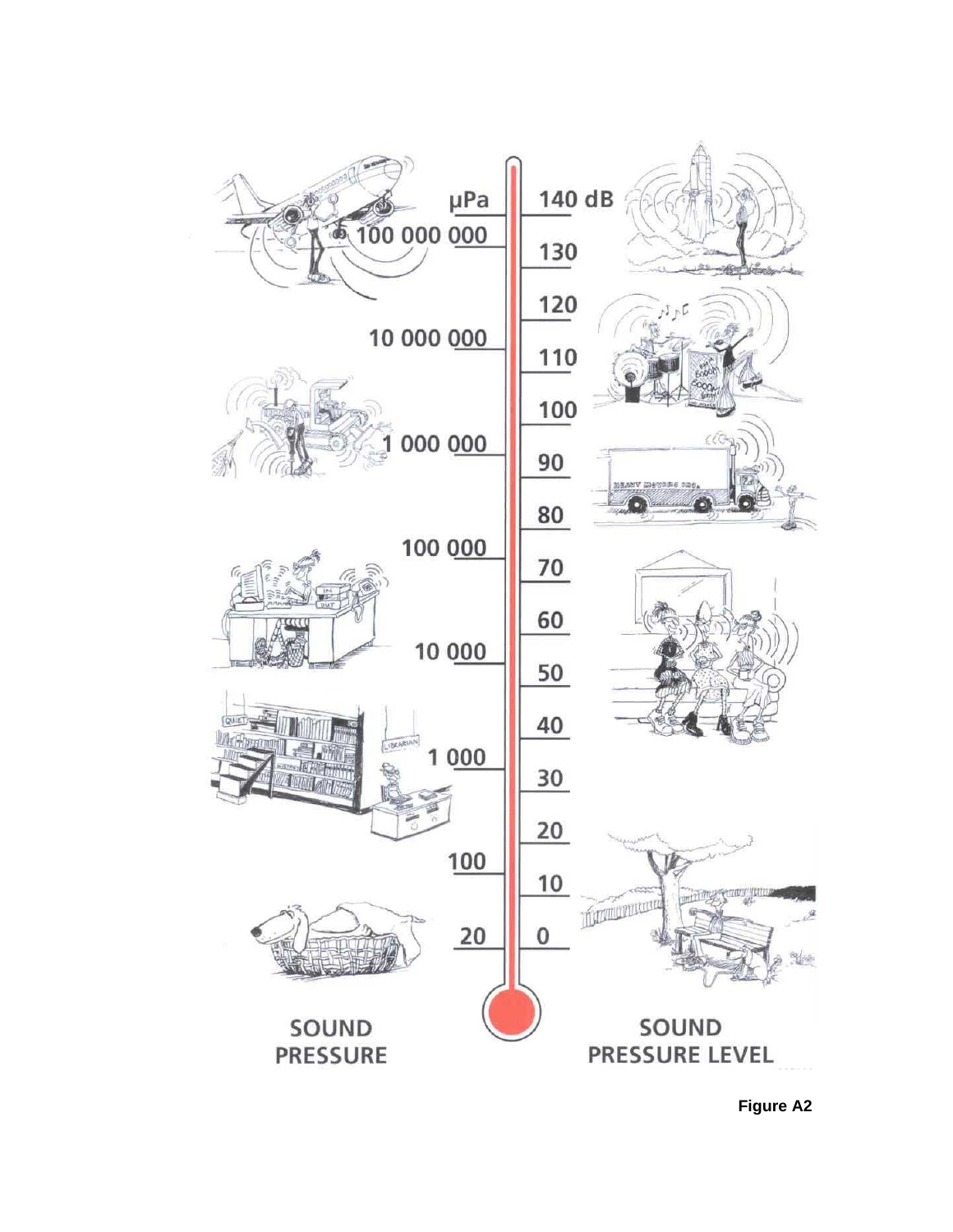## **APPENDIX B**

## **ENVIRONMENT COURT DECISION**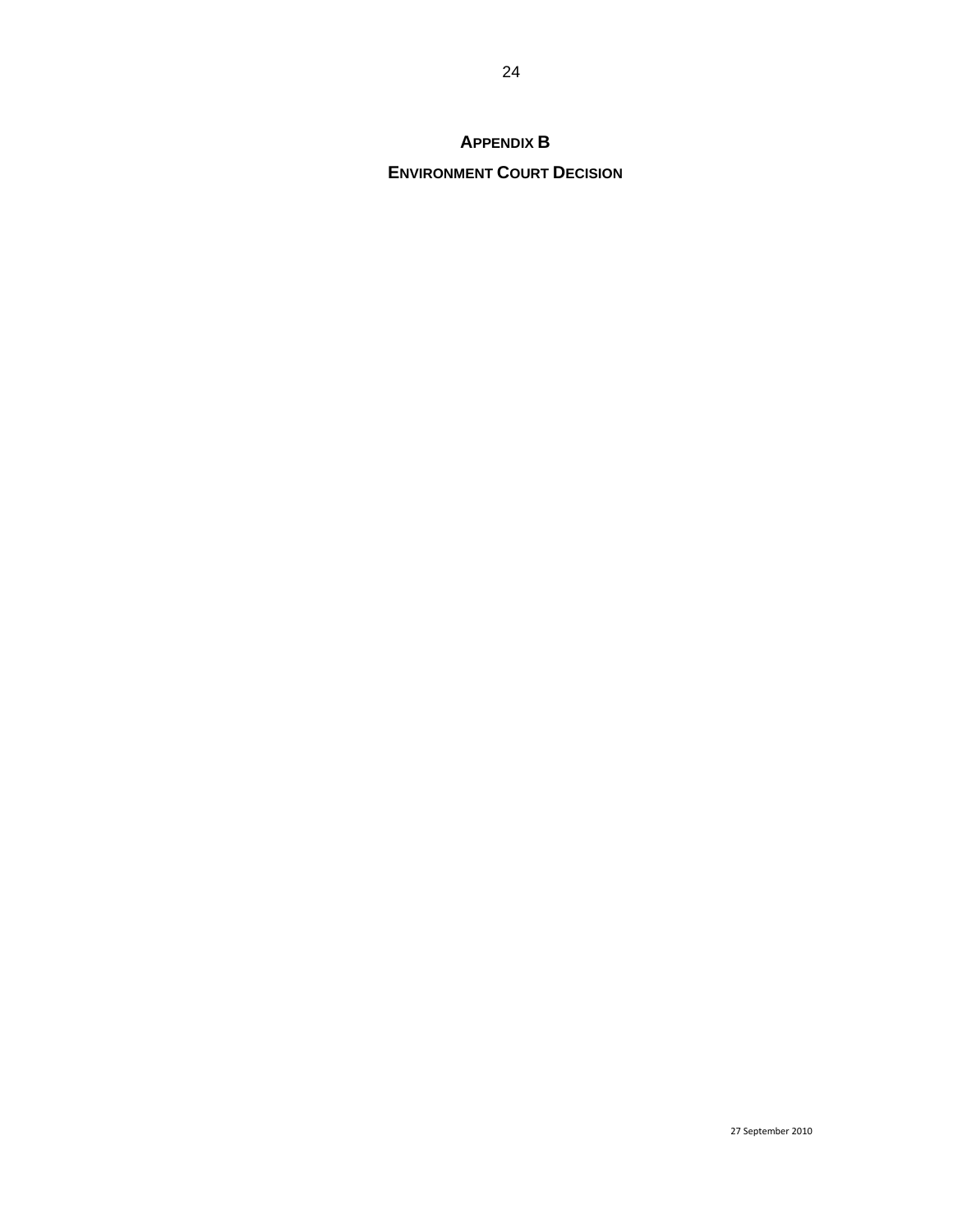## **APPENDIX C**

# **PREDICTED NOISE LEVELS, dBA L10**

| House                   | Level           | <b>House</b>    | Level           | <b>House</b> | Level           |
|-------------------------|-----------------|-----------------|-----------------|--------------|-----------------|
| 1                       | 25              | 41              | 27              | 81           | 24              |
| $\overline{2}$          | 24              | 42              | 27              | 82           | 29              |
| 3                       | 25              | 43              | 26              | 83           | 24              |
| $\overline{\mathbf{4}}$ | 26              | 44              | 26              | 84           | $\overline{28}$ |
| 5                       | 26              | 45              | 26              | 85           | 30              |
| 6                       | 24              | 46              | 26              | 86           | 23              |
| $\overline{7}$          | 24              | 47              | 26              | 87           | 30              |
| 8                       | 23              | 48              | 28              | 88           | 26              |
| 9                       | 23              | 49              | 28              | 89           | 24              |
| 10                      | 23              | 50              | $\overline{27}$ | 90           | $\overline{22}$ |
| 11                      | 23              | 51              | 29              | 91           | 21              |
| 12                      | 23              | 52              | 29              | 92           | 24              |
| 13                      | 23              | 53              | 27              | 93           | 25              |
| 14                      | $\overline{23}$ | 54              | $\overline{28}$ | 94           | $\overline{22}$ |
| 15                      | 24              | 55              | $\overline{27}$ | 95           | 20              |
| 16                      | 23              | 56              | 27              | 96           | 15              |
| 17                      | 24              | 57              | 25              | 97           | 17              |
| 18                      | 24              | 58              | $\overline{25}$ | 98           | $\overline{21}$ |
| 19                      | $\overline{24}$ | 59              | $\overline{27}$ | 99           | $\overline{21}$ |
| 20                      | 24              | 60              | $\overline{27}$ | 100          | $\overline{22}$ |
| 21                      | 24              | 61              | 28              | 101          | 21              |
| 22                      | 24              | 62              | 28              | 102          | 24              |
| 23                      | 24              | 63              | 24              | 103          | 24              |
| 24                      | 24              | 64              | $\overline{27}$ | 104          | 23              |
| 25                      | $\overline{24}$ | 65              | $\overline{25}$ | 105          | $\overline{21}$ |
| 26                      | 24              | 66              | $\overline{25}$ | 106          | $\overline{21}$ |
| 27                      | 24              | 67              | 25              | 107          | 24              |
| 28                      | 25              | 68              | 27              | 108          | 24              |
| 29                      | $\overline{25}$ | 69              | $\overline{27}$ | 109          | $\overline{24}$ |
| 30                      | 27              | 70              | $\overline{27}$ | 110          | 25              |
| 31                      | $\overline{27}$ | 71              | $\overline{26}$ | 111          | $\overline{23}$ |
| 32                      | 26              | 72              | 26              | 112          | 23              |
| 33                      | 26              | 73              | $\overline{28}$ | 113          | 27              |
| 34                      | 26              | $\overline{74}$ | $\overline{28}$ | 114          | 26              |
| 35                      | $\overline{25}$ | $\overline{75}$ | $\overline{30}$ | 115          | $\overline{27}$ |
| 36                      | $\overline{25}$ | 76              | $\overline{30}$ | 116          | $\overline{27}$ |
| 37                      | 25              | 77              | 30              | 117          | 24              |
| 38                      | 25              | 78              | 30              | 118          | 22              |
| 39                      | 25              | $\overline{79}$ | 29              | 119          | 11              |
| 40                      | $\overline{26}$ | 80              | $\overline{31}$ | 120          | $\overline{24}$ |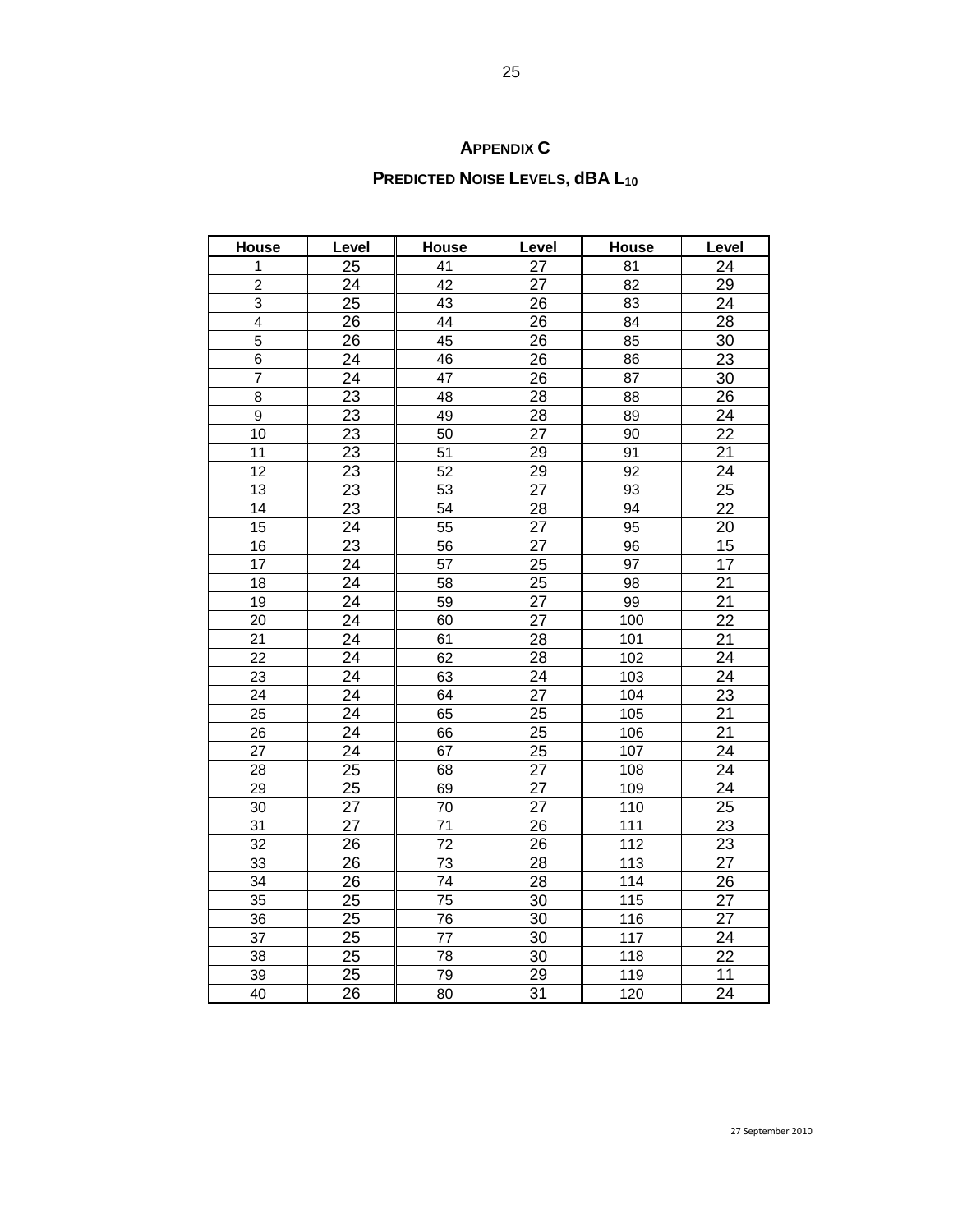| House | Level | House | Level           | House | Level |
|-------|-------|-------|-----------------|-------|-------|
| 121   | 25    | 163   | 30              | 205   | 29    |
| 122   | 26    | 164   | 30              | 206   | 30    |
| 123   | 27    | 165   | 30              | 207   | 30    |
| 124   | 25    | 166   | 29              | 208   | 29    |
| 125   | 26    | 167   | 29              | 209   | 30    |
| 126   | 28    | 168   | 29              | 210   | 31    |
| 127   | 28    | 169   | 30              | 211   | 31    |
| 128   | 28    | 170   | 30              | 212   | 27    |
| 129   | 28    | 171   | 32              | 213   | 27    |
| 130   | 28    | 172   | 30              | 214   | 30    |
| 131   | 28    | 173   | 30              | 215   | 30    |
| 132   | 27    | 174   | 32              | 216   | 29    |
| 133   | 26    | 175   | 29              | 217   | 29    |
| 134   | 27    | 176   | 31              | 218   | 30    |
| 135   | 28    | 177   | $\overline{30}$ | 219   | 30    |
| 136   | 27    | 178   | 29              | 220   | 30    |
| 137   | 29    | 179   | 26              | 221   | 29    |
| 138   | 29    | 180   | 28              | 222   | 29    |
| 139   | 22    | 181   | 30              | 223   | 29    |
| 140   | 27    | 182   | 30              | 224   | 29    |
| 141   | 29    | 183   | 25              | 225   | 29    |
| 142   | 29    | 184   | 29              | 226   | 30    |
| 143   | 29    | 185   | 28              | 227   | 29    |
| 144   | 31    | 186   | 28              | 228   | 27    |
| 145   | 29    | 187   | 29              | 229   | 26    |
| 146   | 30    | 188   | 28              | 230   | 27    |
| 147   | 28    | 189   | 30              | 231   | 27    |
| 148   | 30    | 190   | 30              | 232   | 26    |
| 149   | 28    | 191   | 28              | 233   | 25    |
| 150   | 30    | 192   | 27              | 234   | 26    |
| 151   | 23    | 193   | 30              | 235   | 27    |
| 152   | 29    | 194   | 24              | 236   | 27    |
| 153   | 30    | 195   | 24              | 237   | 26    |
| 154   | 29    | 196   | 20              | 238   | 26    |
| 155   | 29    | 197   | 28              | 239   | 25    |
| 156   | 30    | 198   | 31              | 240   | 30    |
| 157   | 29    | 199   | 29              | 241   | 30    |
| 158   | 27    | 200   | 22              | 242   | 30    |
| 159   | 27    | 201   | 31              | 243   | 29    |
| 160   | 29    | 202   | 29              | 244   | 28    |
| 161   | 29    | 203   | 30              | 245   | 29    |
| 162   | 29    | 204   | 28              | 246   | 30    |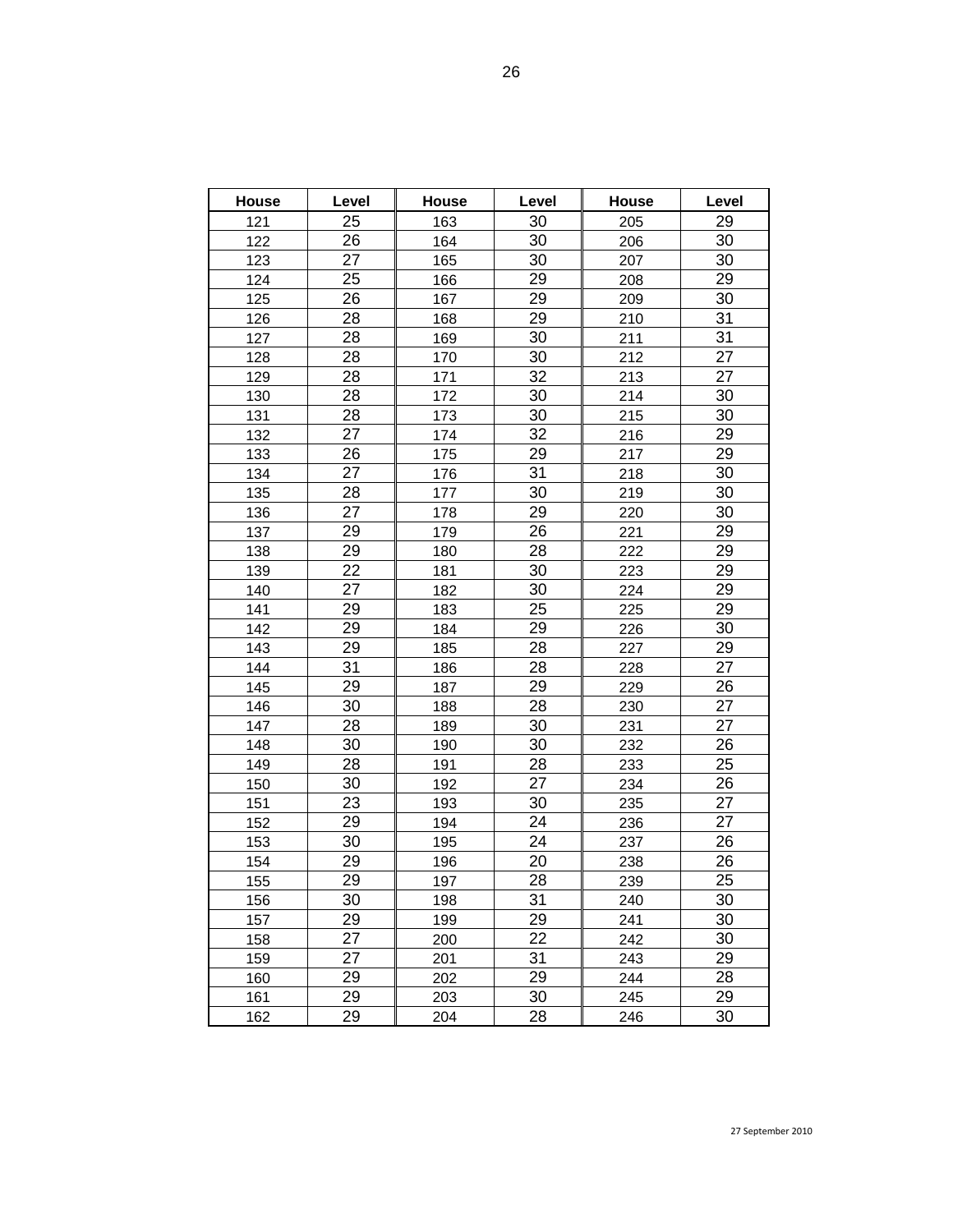### **APPENDIX D**

**LOCATION OF DWELLINGS**